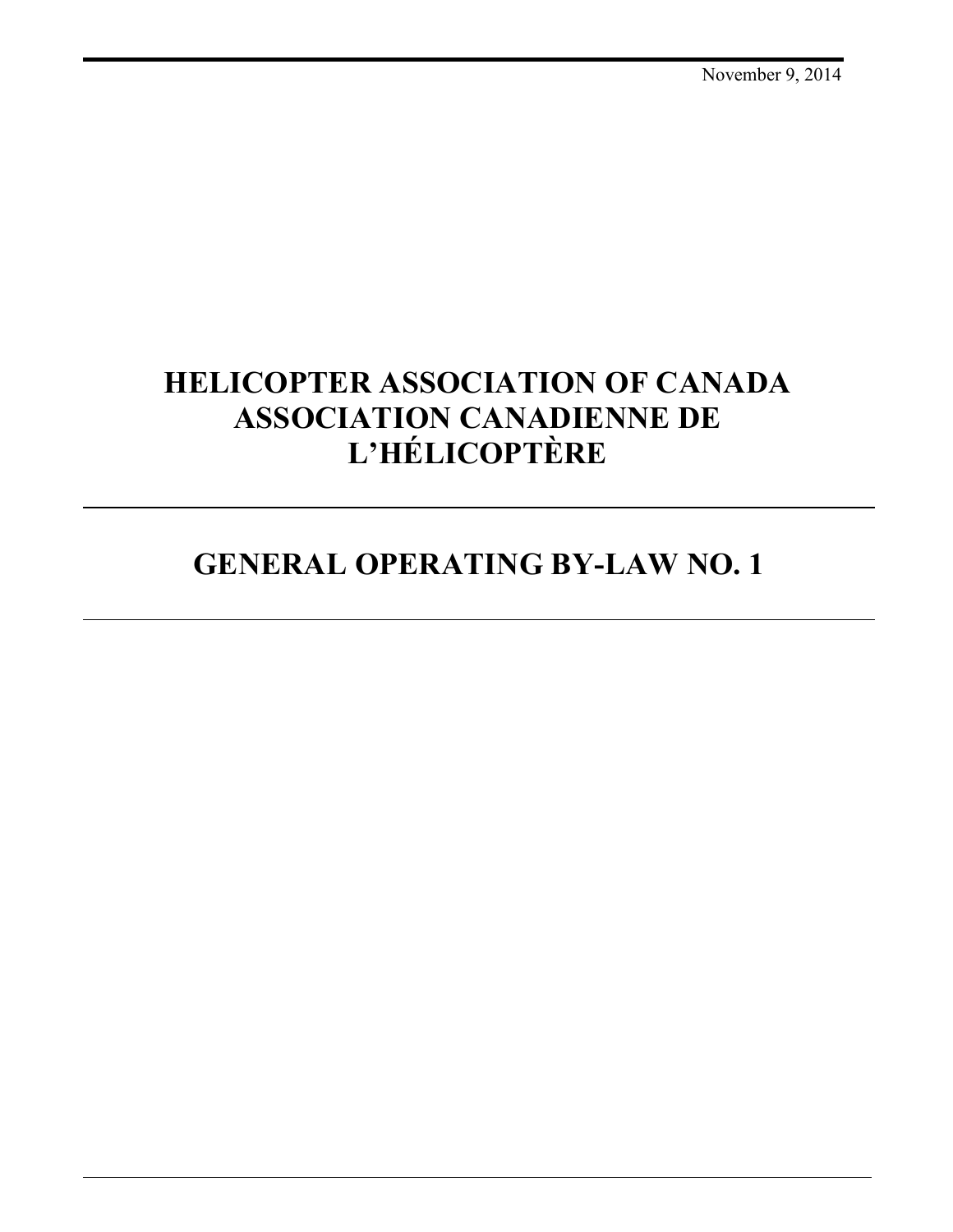## **GENERAL OPERATING BY-LAW NO.1**

A By-law relating generally to the conduct of the affairs of

# HELICOPTER ASSOCIATION OF CANADA ASSOCIATION CANADIENNE DE L'HÉLICOPTÈRE

(the "Corporation")

# **INDEX**

| 1 0 1 |  |
|-------|--|
| 1.02  |  |
|       |  |
| 2.01  |  |
| 2.02  |  |
| 2.03  |  |
| 2.04  |  |
| 2.05  |  |
| 2.06  |  |
|       |  |
| 3.01  |  |
| 3.02  |  |
| 3.03  |  |
| 3.04  |  |
| 3.05  |  |
|       |  |
| 4.01  |  |
| 4.02  |  |
| 4.03  |  |
| 4.04  |  |
| 4.05  |  |
| 4.06  |  |
| 4.07  |  |
| 4.08  |  |
| 4.09  |  |
| 4.10  |  |
| 4.11  |  |
| 4.12  |  |
| 4.13  |  |
| 4.14  |  |
| 4.15  |  |
|       |  |
| 5.01  |  |

 $\mathbf{i}$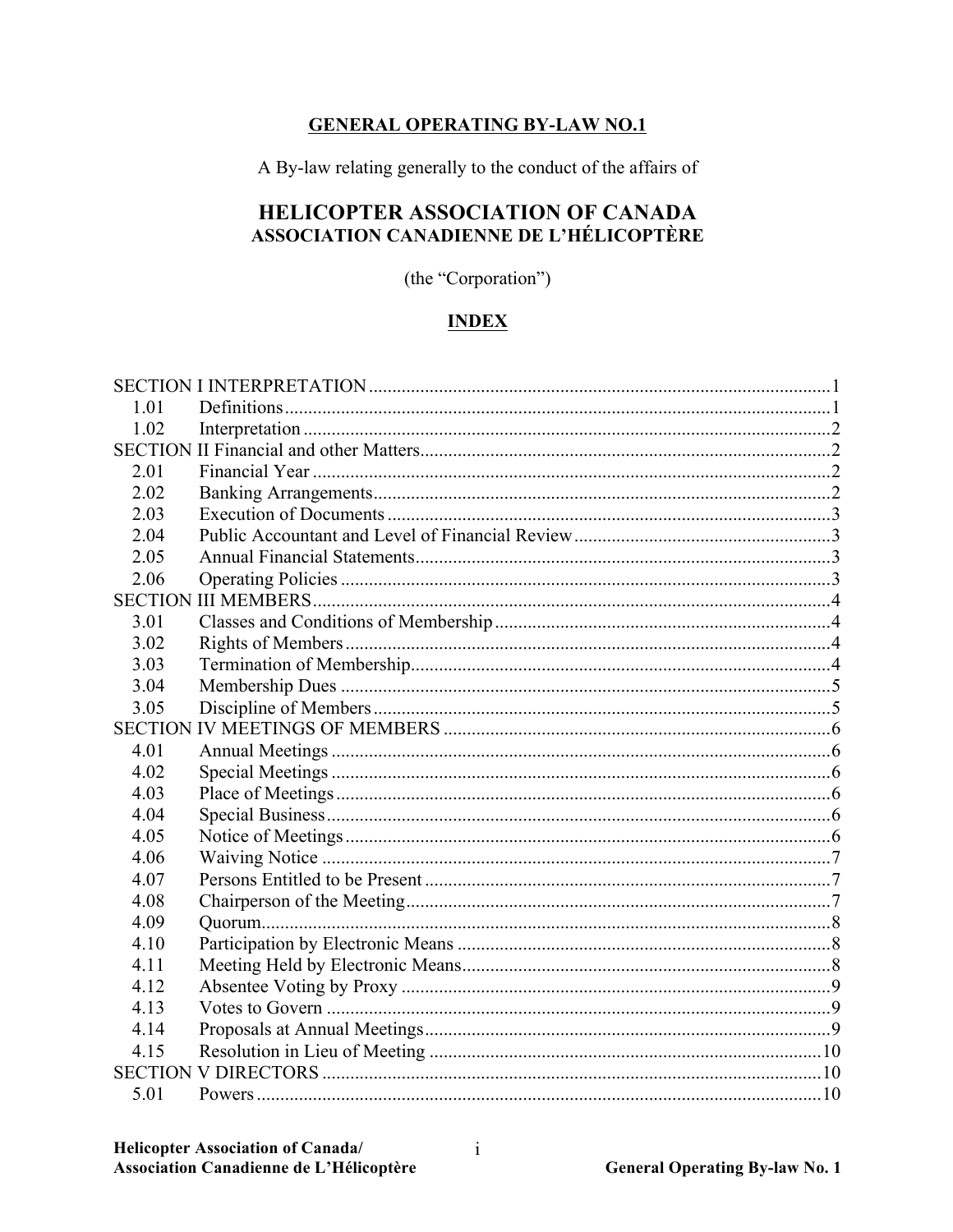| 5.02  |                                                                   |  |
|-------|-------------------------------------------------------------------|--|
| 5.03  |                                                                   |  |
| 5.04  |                                                                   |  |
| 5.05  |                                                                   |  |
| 5.06  |                                                                   |  |
| 5.07  |                                                                   |  |
| 5.08  |                                                                   |  |
| 5.09  |                                                                   |  |
| 5.10  |                                                                   |  |
| 5.11  |                                                                   |  |
| 5.12  |                                                                   |  |
| 5.13  |                                                                   |  |
| 5.14  |                                                                   |  |
| 5.15  |                                                                   |  |
|       |                                                                   |  |
| 6.01  |                                                                   |  |
| 6.02  |                                                                   |  |
| 6.03  |                                                                   |  |
| 6.04  |                                                                   |  |
| 6.05  |                                                                   |  |
| 6.06  |                                                                   |  |
| 6.07  |                                                                   |  |
| 6.08  |                                                                   |  |
|       |                                                                   |  |
| 7.01  |                                                                   |  |
| 7.02  |                                                                   |  |
|       |                                                                   |  |
| 8.01  |                                                                   |  |
| 8.02  |                                                                   |  |
| 8.03  |                                                                   |  |
| 8.04  |                                                                   |  |
|       |                                                                   |  |
| 9.01  |                                                                   |  |
| 9.02  |                                                                   |  |
| 9.03  |                                                                   |  |
| 9.04  |                                                                   |  |
| 9.05  |                                                                   |  |
|       |                                                                   |  |
| 10.01 |                                                                   |  |
| 10.02 |                                                                   |  |
| 10.03 | Effective Date of Board Initiated By-law, Amendment or Repeal  18 |  |
|       |                                                                   |  |
| 11.01 |                                                                   |  |
|       |                                                                   |  |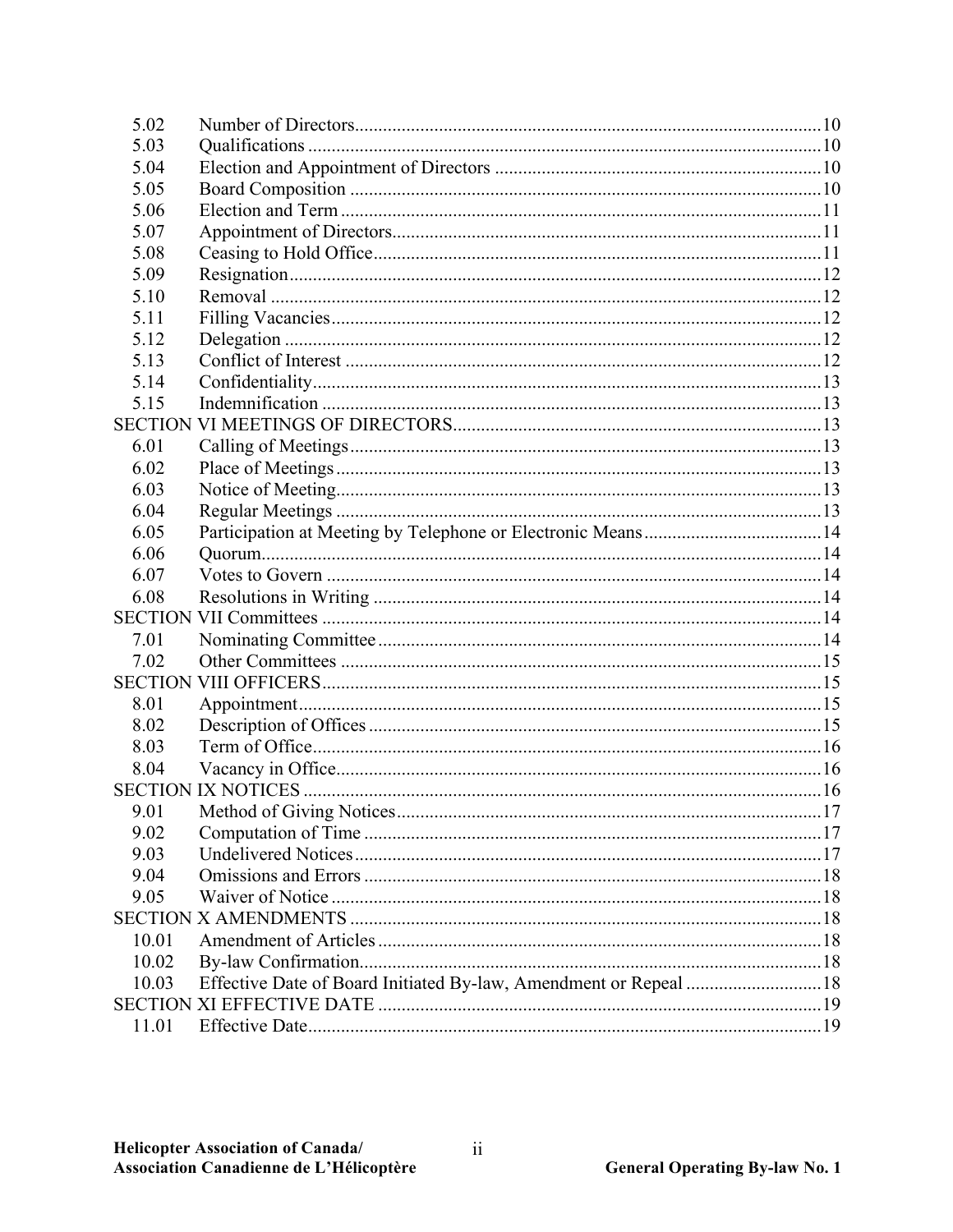## **GENERAL OPERATING BY-LAW NO. 1**

A By-law relating generally to the conduct of the affairs of

# **HELICOPTER ASSOCIATION OF CANADA ASSOCIATION CANADIENNE DE L'HÉLICOPTÈRE**

(the "Corporation")

**WHEREAS** the Corporation was granted Letters Patent by the federal Government of Canada under the *Canada Corporations Act* on the 9<sup>th</sup> day of January, 1995;

**AND WHEREAS** the Corporation has applied for a Certificate of Continuance to be continued under the *Canada Not-for-Profit Corporations Act S.C. 2009, c.23*;

**NOW THEREFORE BE IT ENACTED** as a General Operating By-law of the Corporation to take effect in accordance with section 11.01 as follows:

## **SECTION I INTERPRETATION**

## **1.01 Definitions**

In all By-laws and resolutions of the Corporation, unless the context otherwise requires:

- (a) "Act" means the *Canada Not-for-Profit Corporations Act*, S.C. 2009, c. 23, including any regulations made pursuant to the Act and any statute or regulations that may be substituted, as amended from time to time.
- (b) "Articles" means the original or restated articles of incorporation or articles of amendment, amalgamation, continuance, reorganization, arrangement or revival of the Corporation.
- (c) "Board" means the board of directors of the Corporation.
- (d) "By-laws" means this by-law and all other by-laws of the Corporation as amended and which are, from time to time, in force and effect.
- (e) "Director" means a member of the Board.
- (f) "Member" means a member of the Corporation.
- (g) "Members" or "Membership" means the collective membership of the Corporation.
- (h) "Officer" means an officer of the Corporation.

1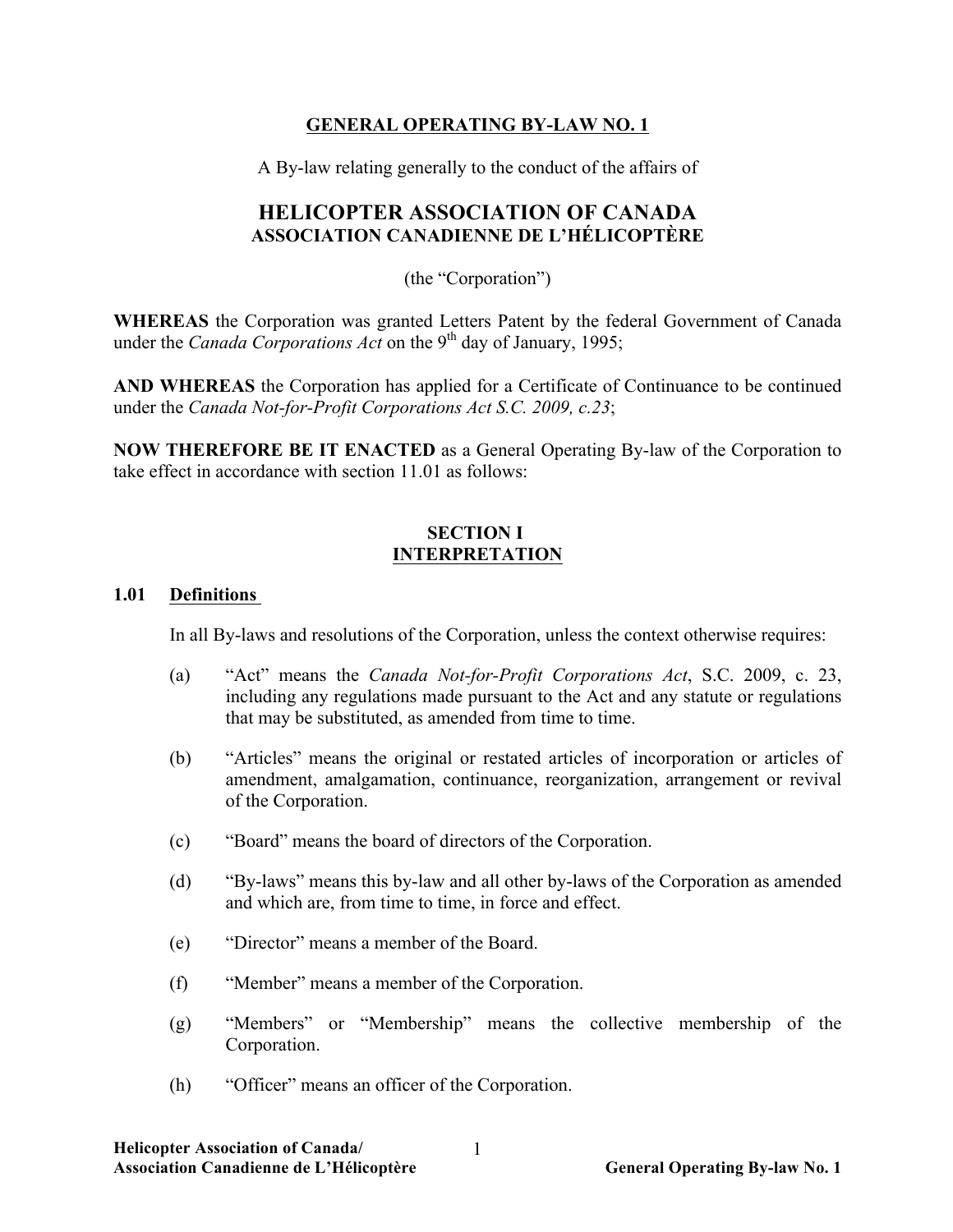- (i) "Operating Policies" means the operating policies approved by the Board in accordance with section 2.06 of this by-law.
- (j) "Ordinary Resolution" means a resolution passed by a majority of the votes cast on that resolution.
- (k) "Proposal" means a proposal submitted by a Member of the Corporation that meets the requirements of section 163 of the Act.
- (l) "Regulations" means the regulations made under the Act, as amended, restated or in effect from time to time.
- (m) "Special Resolution" means a resolution passed by a majority of not less than two thirds (2/3) of the votes cast on that resolution.

## **1.02 Interpretation**

In the interpretation of this By-law, unless the context otherwise requires, the following rules shall apply:

- (a) except where specifically defined herein, all terms contained herein and which are defined in the Act shall have the meanings given to such terms in the Act;
- (b) words importing the singular number only will include the plural and *vice versa*;
- (c) the word "person" will include an individual, sole proprietorship, partnership, unincorporated association, body corporate, and a natural person;
- (d) the headings used in the By-law are inserted for reference purposes only and are not to be considered or taken into account in construing the terms or provisions thereof or to be deemed in any way to clarify, modify or explain the effect of any such terms or provisions;
- (e) the By-laws of the Corporation will be strictly interpreted at all times in accordance with and subject to the purposes contained in the Articles.

## **SECTION II FINANCIAL AND OTHER MATTERS**

## **2.01 Financial Year**

Unless otherwise changed by resolution of the Board, the financial year end of the Corporation shall be the  $31<sup>st</sup>$  day of August in each year.

## **2.02 Banking Arrangements**

The banking business of the Corporation shall be transacted at such bank, trust company or other firm or corporation carrying on a banking business in Canada or elsewhere as the

2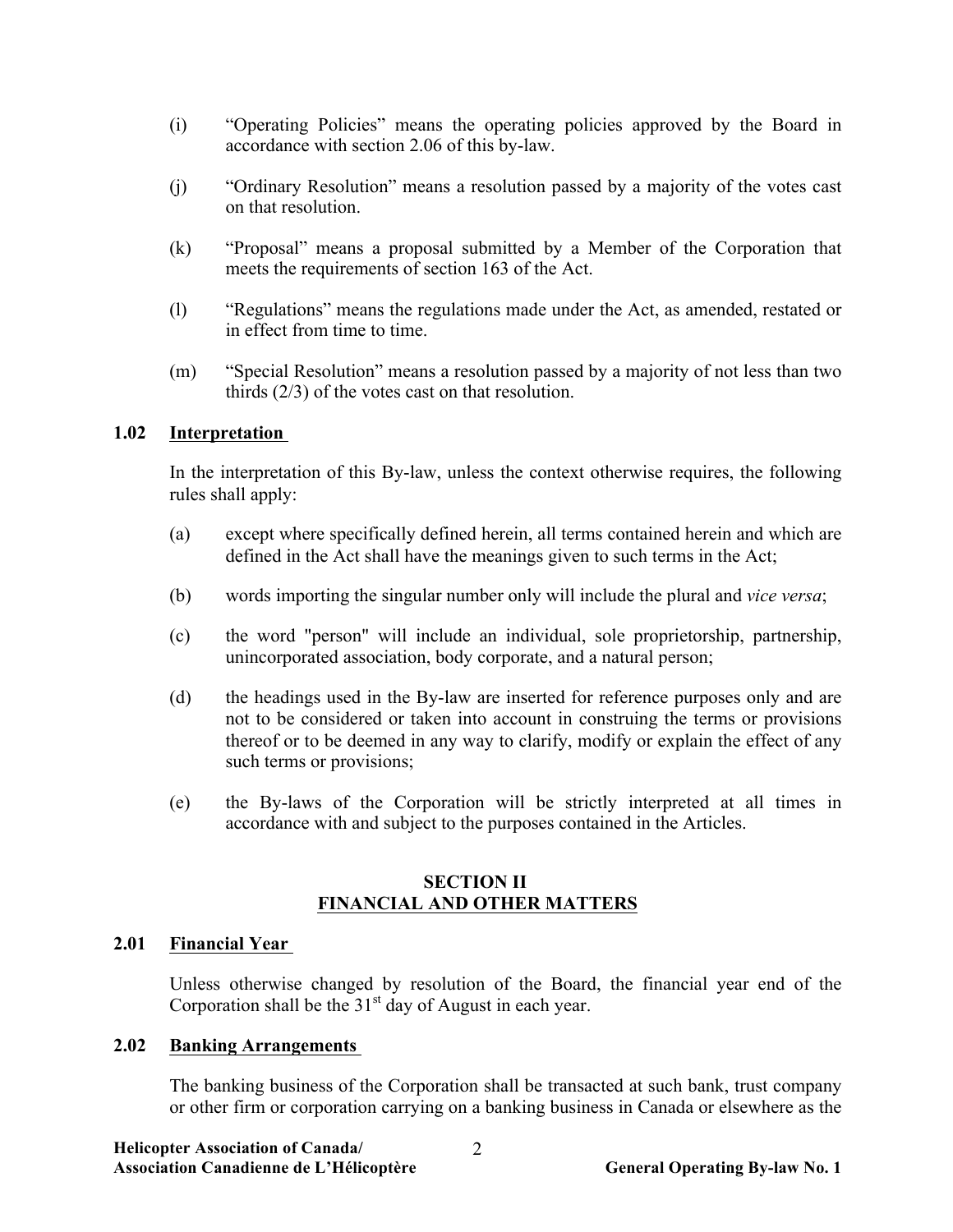Board of directors may designate, appoint or authorize from time to time. The banking business or any part of it shall be transacted by an Officer or Officers of the Corporation and/or other persons as the Board may by resolution from time to time designate, direct or authorize.

#### **2.03 Execution of Documents**

Deeds, transfers, assignments, contracts, obligations and other instruments in writing requiring execution by the Corporation may be signed by any two (2) of its Officers or Directors. In addition, the Board may from time to time direct the manner in which and the person or persons by whom a particular document or type of document shall be executed. Any person authorized to sign any document may affix the corporate seal (if any) to the document. Any signing Officer may certify a copy of any instrument, resolution, By-law or other document of the Corporation to be a true copy thereof.

## **2.04 Public Accountant and Level of Financial Review**

The Corporation shall be subject to the requirements relating to the appointment of a public accountant and level of financial review required by the Act.

## **2.05 Annual Financial Statements**

The Corporation shall send copies of the annual financial statements and any other documents required by the Act to the Members between 21 to 60 days before the day on which an annual meeting of Members is held or before the day on which a written resolution in lieu of an annual meeting is signed, unless a Member declines to receive them. Alternatively, the Corporation may give notice to the Members stating that such documents are available at the registered office of the Corporation and any Member may request a copy free of charge at the registered office or by prepaid mail.

## **2.06 Operating Policies**

The Board may adopt, amend, or repeal by resolution such operating policies that are not inconsistent with the By-laws of the Corporation relating to such matters as terms of reference of committees, duties of Officers, Board code of conduct and conflict of interest as well as procedural and other requirements relating to the By-laws as the Board may deem appropriate from time to time. Any Operating Policy adopted by the Board will continue to have force and effect until amended, repealed, or replaced by a subsequent resolution of the Board.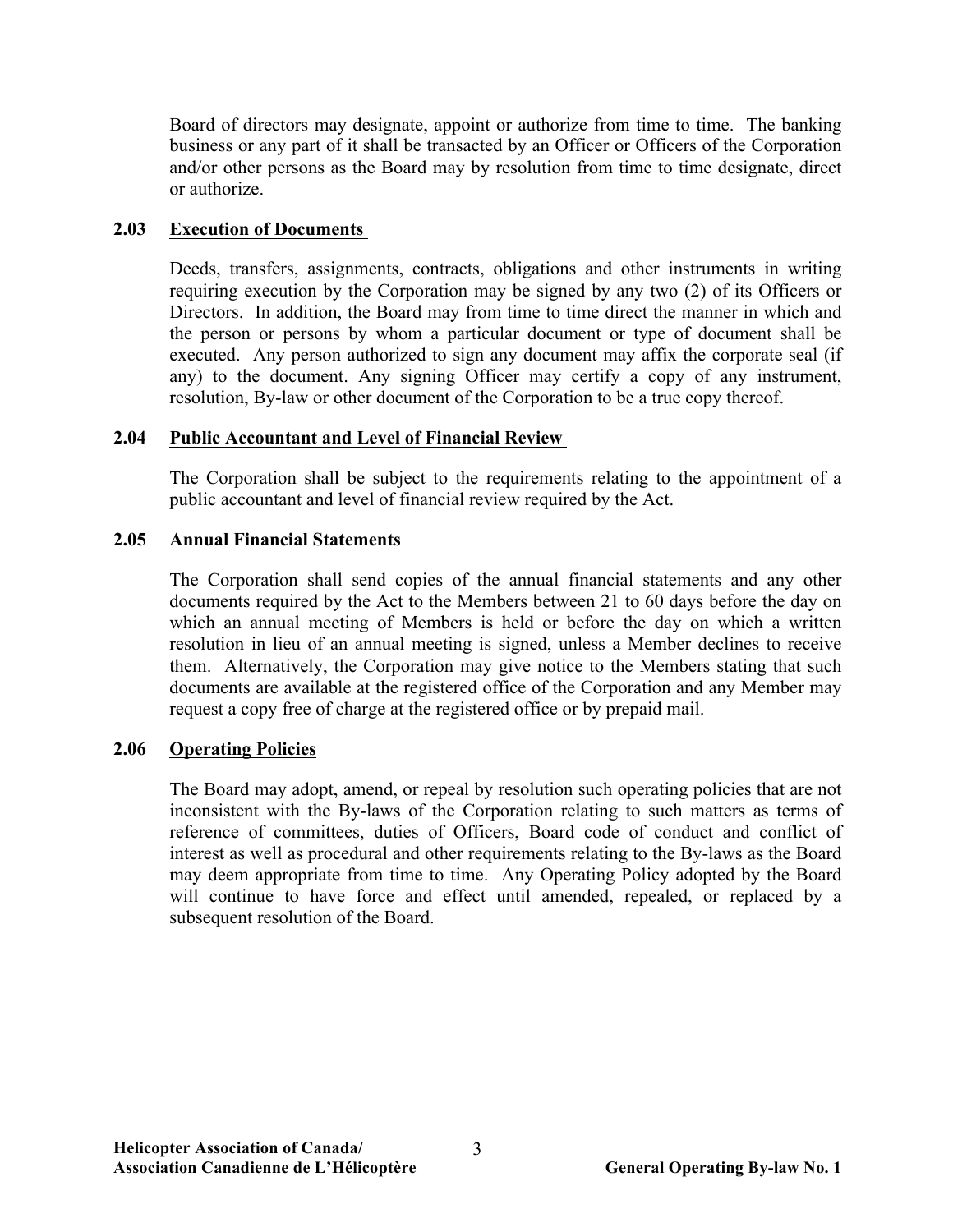## **SECTION III MEMBERS**

## **3.01 Classes and Conditions of Membership**

Subject to the articles, there shall be one (1) class of Members in the Corporation. Membership in the Corporation shall be available only to persons that meet the following conditions:

- (a) Must be interested in furthering the Corporation's purposes;
- (b) Must hold a private sector Air Operator Certificate issued by Transport Canada pursuant to Part VII of the Canadian Aviation Regulations, or a Flight Training Certificate issued by Transport Canada pursuant to Part IV of the Canadian Aviation Regulations, as further defined in Operating Policies;
- (c) Must comply with any other admission requirements or procedures, as set by the Board from time to time in Operating Policies; and
- (d) Must have applied for and been accepted into membership in the Corporation by resolution of the Board or in such other manner as may be determined by the Board in Operating Policies.

The Board may approve categories of Associates or other non-members, as further described in the Corporation's Operating Policies. Associates shall not be Members of the Corporation and shall have no voting privileges in the Corporation. Upon payment of the appropriate fee, Associates and other non-members shall have the privileges set out in the Operating Policies.

## **3.02 Rights of Members**

A Member of the Corporation shall have the right to receive notice of, attend, speak and participate at all meetings of Members and the right to one (1) vote at all meetings of Members.

## **3.03 Termination of Membership**

Membership in the Corporation is terminated when:

- (a) the Member dies or ceases to exist;
- (b) the Member ceases to maintain the qualifications for membership set out in section 3.01;
- (c) the Member withdraws by delivering a written withdrawal to the Chair of the Board in which case such withdrawal shall be effective on the date specified in the withdrawal;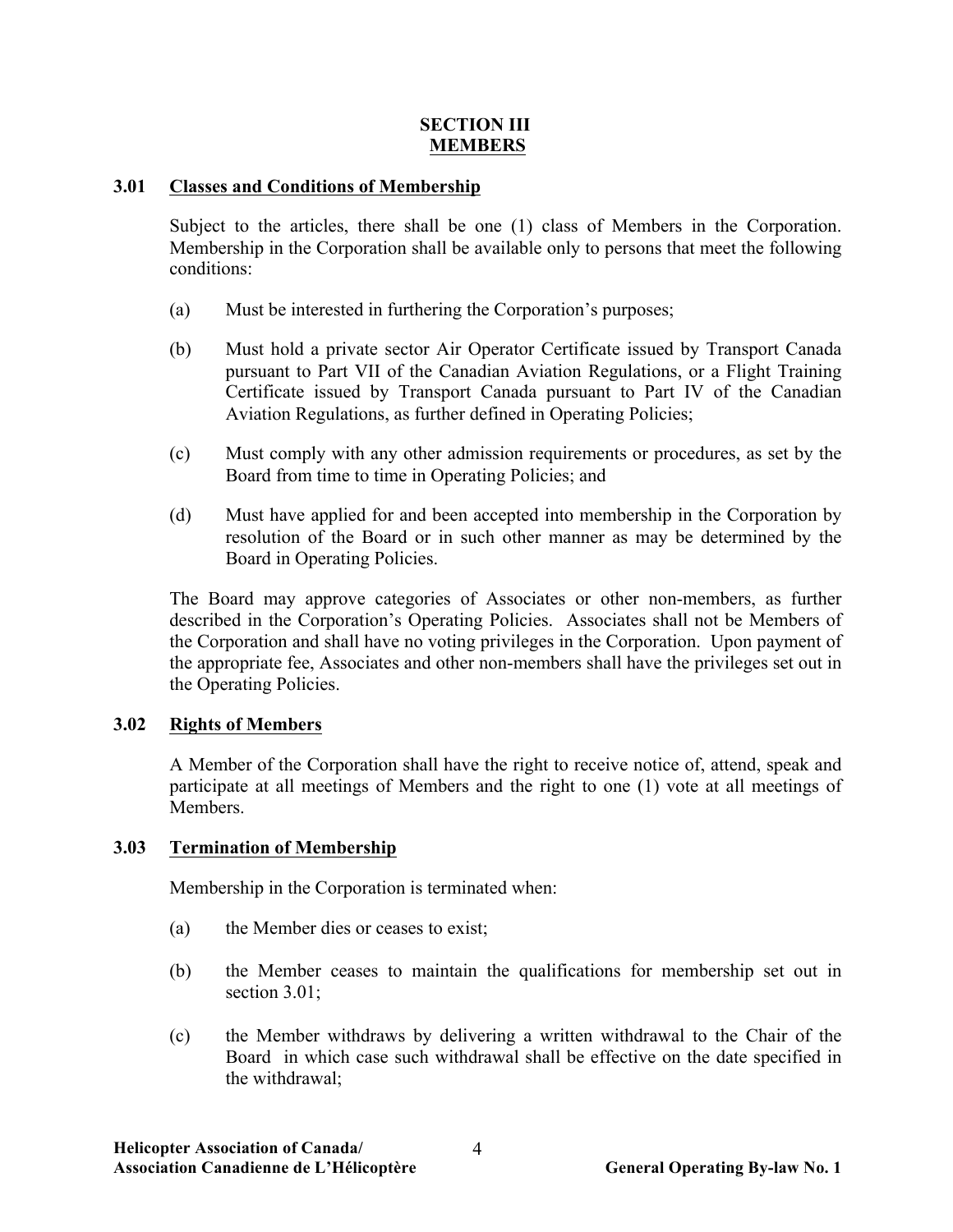- (d) the Member fails to pay membership dues in accordance with section 3.04;
- (e) the Member is removed by way of a Special Resolution of the Members passed at a meeting of Members;
- (f) the Member's term of membership expires, if any; or
- (g) the Corporation is liquidated or dissolved under the Act.

Subject to the Articles, upon any termination of membership, the rights of the Member, including any rights in the property of the Corporation, automatically cease to exist. Where a person is no longer a Member, then such person shall be deemed to have also automatically resigned as a Director, an Officer and/or a committee member, as applicable, provided that the Board may, in its discretion, subsequently re-appoint such individual as an Officer or committee member if the Board deems it appropriate in the circumstances.

## **3.04 Membership Dues**

The Directors may require Members to pay annual membership dues and may determine the manner in which the dues are to be paid. Members shall be notified in writing of the membership dues, if any, at any time payable by them and, if they are not paid within the time period established by the Board, the Members in default shall automatically cease to be Members of the Corporation.

## **3.05 Discipline of Members**

The Board may suspend or remove any Member from the Corporation for any one or more of the following grounds:

- (a) violating any provision of the Articles, By-laws, Code of Conduct and Conflict of Interest Policy or other Operating Policies of the Corporation;
- (b) carrying out any conduct which may be detrimental to the Corporation as determined by the Board in its sole discretion; and/or
- (c) for any other reason that the Board in its sole and absolute discretion considers to be reasonable, having regard to the purposes of the Corporation.

The process for suspension or removal of a Member from the Corporation is set out in the Corporation's Membership Discipline Policy.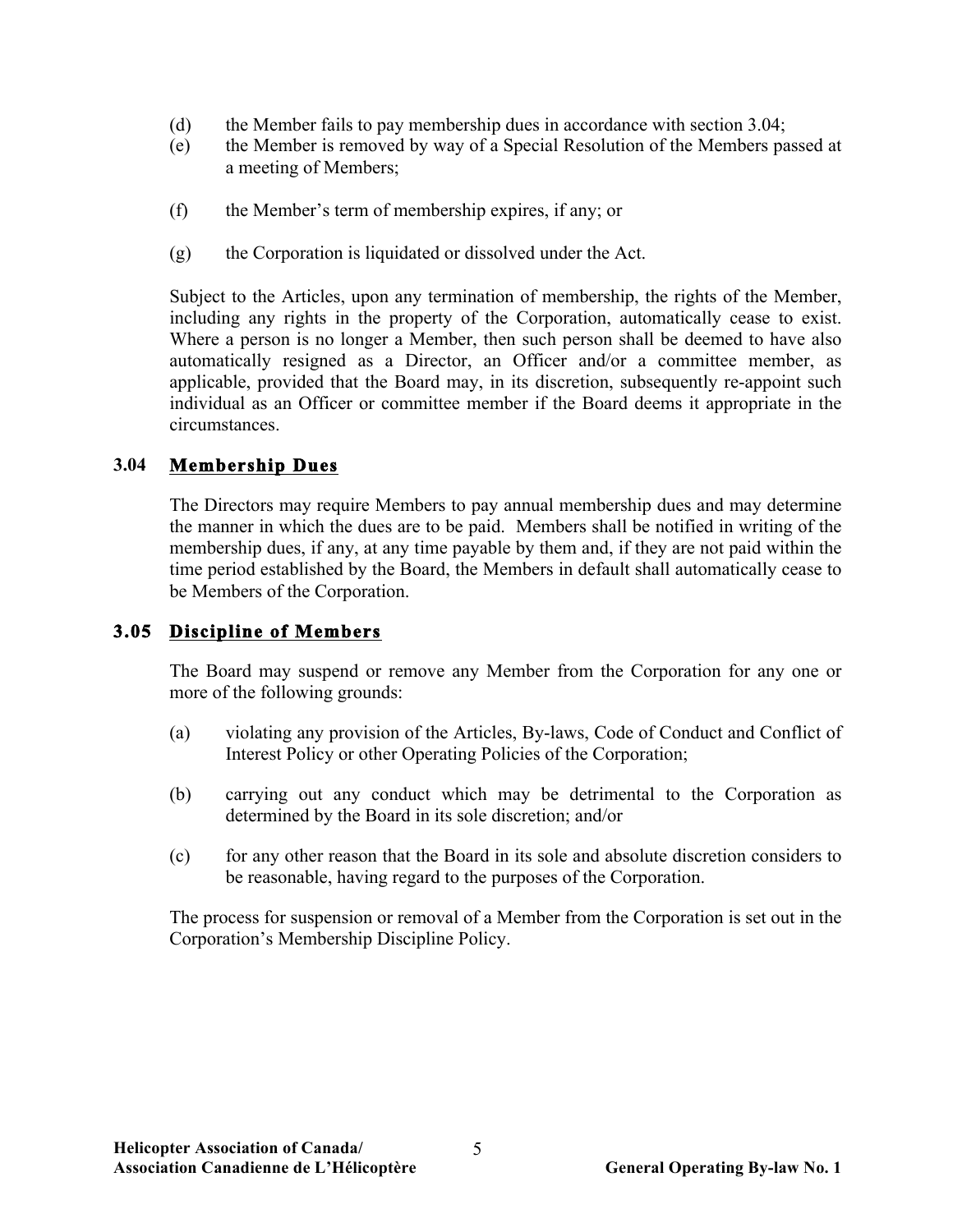#### **SECTION IV MEETINGS OF MEMBERS**

#### **4.01 Annual Meetings**

An annual meeting of Members shall be held at such time in each year, as the Board may from time to time determine, provided that the annual meeting must be held not later than fifteen (15) months after holding the preceding annual meeting and no later than six (6) months after the end of the Corporation's preceding fiscal year. The annual meeting shall be held for the purpose of considering the financial statements and reports of the Corporation required by the Act to be presented at the meeting, electing Directors, appointing the public accountant and transacting such other business as may properly be brought before the meeting or is required under the Act.

#### **4.02 Special Meetings**

The Board may at any time call a special meeting of Members for the transaction of any business which may properly be brought before the Members. On written requisition by Members carrying not less than five percent (5%) of the votes that may be cast at a meeting of Members sought to be held, the Board shall call a special meeting of Members, unless the exceptions in the Act are met. If the Directors do not call a meeting within twenty-one (21) days of receiving the requisition, any Member who signed the requisition may call the meeting.

#### **4.03 Place of Meetings**

Meetings of Members may be held at any place within Canada as the Board may determine or outside Canada if all of the Members entitled to vote at such meeting so agree.

#### **4.04 Special Business**

All business transacted at a special meeting of Members and all business transacted at an annual meeting of Members, except consideration of the financial statements, public accountant's report, election of Directors and re-appointment of the incumbent public accountant, is special business.

#### **4.05 Notice of Meetings**

In accordance with and subject to the Act, notice of the time and place of a meeting of Members shall be given to each Member entitled to vote at the meeting by the following means:

(a) by mail, courier or personal delivery to each Member entitled to vote at the meeting, during a period of 21 to 60 days before the day on which the meeting is to be held; or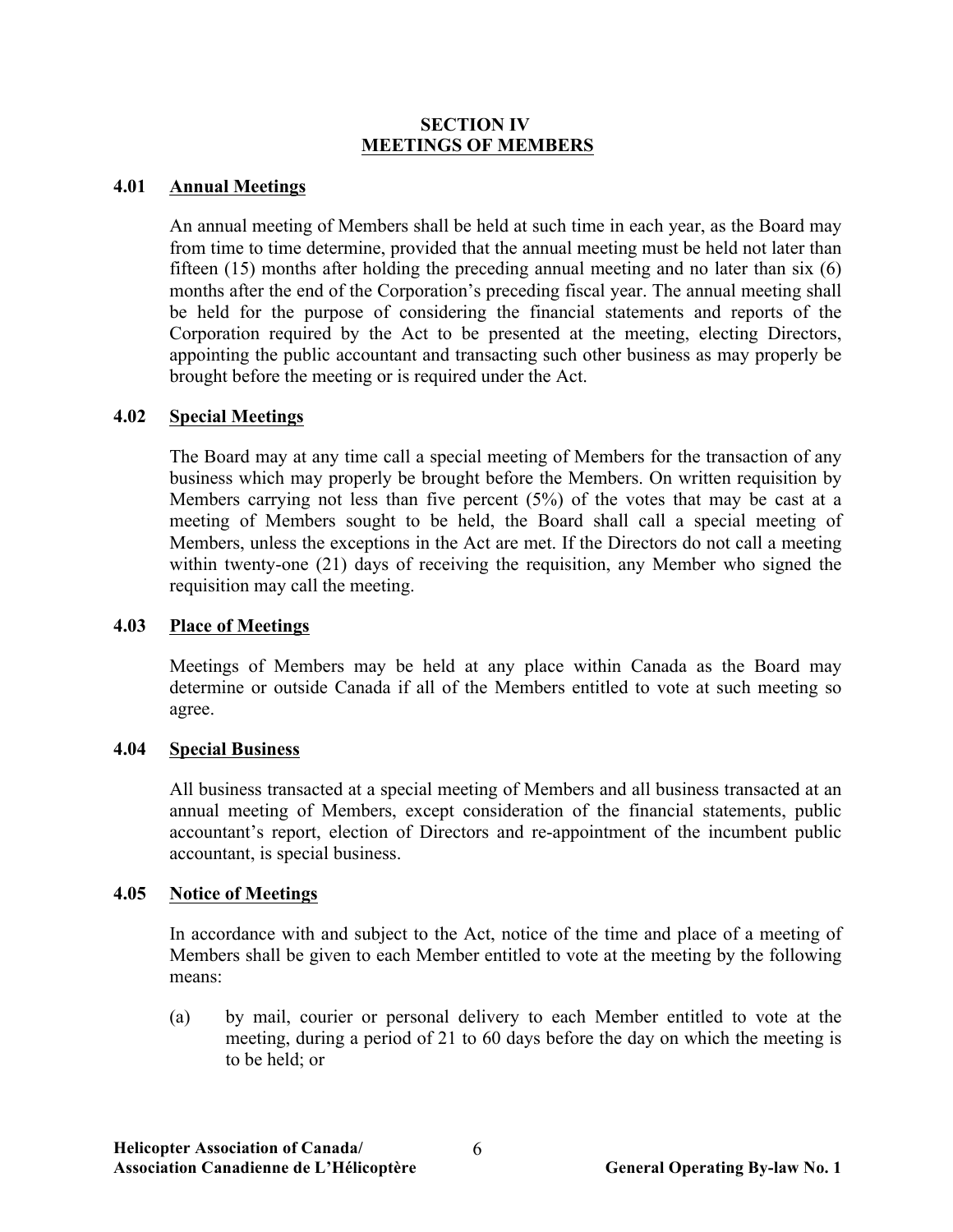(b) by telephonic, electronic or other communication facility to each Member entitled to vote at the meeting, during a period of 21 to 35 days before the day on which the meeting is to be held.

Where the Corporation provides notice electronically, as referred to in section 4.05(b), and if a Member requests that notice be given by non-electronic means, the Corporation shall give notice of the meeting to the Member so requesting in the manner set out in section  $4.05(a)$ .

Notice of a meeting of Members shall also be given to each Director and to the public accountant of the Corporation during a period of 21 to 60 days before the day on which the meeting is to be held. Notice of any meeting of Members at which special business is to be transacted shall state the nature of that business in sufficient detail to permit the Member to form a reasoned judgment on the business and provide the text of any Special Resolution or By-law to be submitted to the meeting. The Directors may fix a record date for determination of Members entitled to receive notice of any meeting of Members in accordance with the requirements of section 161 of the Act. Subject to the Act, a notice of meeting of Members provided by the Corporation shall include any Proposal submitted to the Corporation under section 4.14.

## **4.06 Waiving Notice**

A Member and any other person entitled to attend a meeting of Members may in any manner and at any time waive notice of a meeting of Members, and attendance of any such person at a meeting of Members is a waiver of notice of the meeting, except where such person attends a meeting for the express purpose of objecting to the transaction of any business on the grounds that the meeting is not lawfully called.

#### **4.07 Persons Entitled to be Present**

The only persons entitled to be present at a meeting of Members shall be those entitled to vote at the meeting, the Directors and the public accountant of the Corporation and such other persons who are entitled or required under any provision of the Act, Articles or Bylaws of the Corporation to be present at the meeting. Any other person may be admitted only on the invitation of the chair of the meeting or by Ordinary Resolution of the **Members** 

#### **4.08 Chairperson of the Meeting**

The chairperson of Members' meetings shall be the Chair of the Board or the Vice-Chair of the Board if the Chair of the Board is absent or unable to act. In the event that the Chair of the Board and the Vice-Chair of the Board are absent, the Members who are present and entitled to vote at the meeting shall choose one of their number to chair the meeting.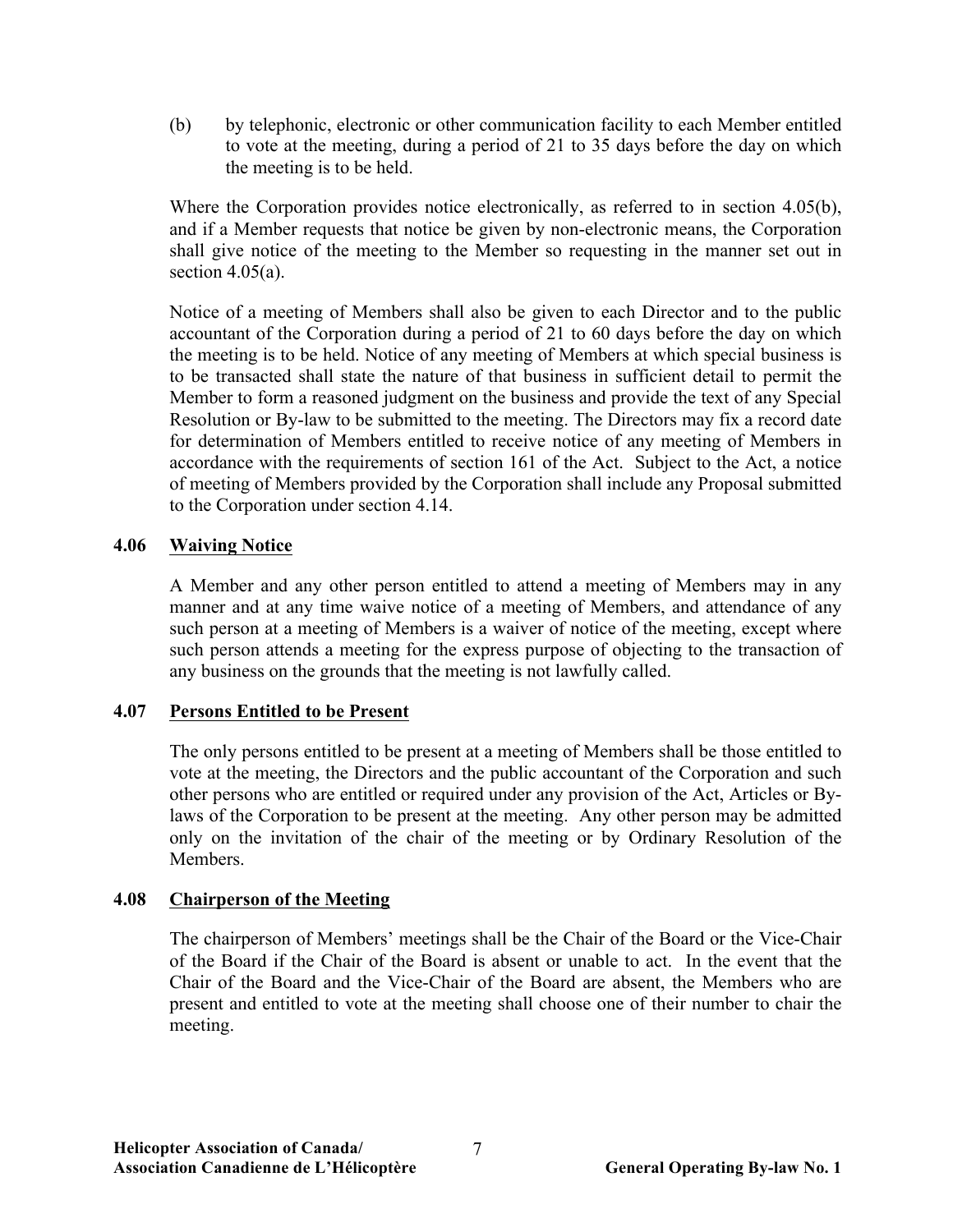## **4.09 Quorum**

Subject to the Act, a quorum at any meeting of the Members shall be ten (10) or ten percent (10%) of the Members, whichever is less. If a quorum is present at the opening of a meeting of Members, the Members present may proceed with the business of the meeting even if a quorum is not present throughout the meeting. For the purpose of determining quorum, a Member may be present in person, by proxy or, by telephonic and/or by other electronic means.

## **4.10 Participation by Electronic Means**

If the Corporation chooses to make available a telephonic, electronic or other communication facility that permits all participants to communicate adequately with each other during a meeting of Members, any person entitled to attend such meeting may participate in the meeting by means of such telephonic, electronic or other communication facility in the manner provided by the Act and the Regulations. A person participating in a meeting by such means is deemed to be present at the meeting. Notwithstanding any other provision of this By-law, any person participating in a meeting of Members pursuant to this section who is entitled to vote at that meeting may vote, in accordance with the Act and the Regulations, by means of any telephonic, electronic or other communication facility that the Corporation has made available for that purpose.

## **4.11 Meeting Held by Electronic Means**

A Members meeting may be held by telephonic or electronic means in accordance with the Act as follows:

- (a) Any person entitled to attend a meeting of Members may participate in the meeting by means of such telephonic, electronic or other communication facility that permits all participants to communicate adequately with each other during the meeting, if the Corporation makes available such a communication facility and the meeting complies with the requirements in the Act and the Regulations. A person participating in a meeting by such means is deemed to be present at the meeting.
- (b) Notwithstanding clause (a), if the Directors or Members of the Corporation call a meeting of Members, those Directors or Members, as the case may be, may determine that the meeting be held, in accordance with the Act and the Regulations, entirely by means of a telephonic, electronic or other communication facility that permits all participants to communicate adequately with each other during the meeting.
- (c) Any person participating in a meeting of Members by means of a telephonic, electronic or other communication facility and entitled to vote at such meeting, may vote using the communication facility that the Corporation has made available for that purpose. When a vote is to be taken at a meeting of Members, the voting may be carried out by means of a telephonic, electronic or other communication facility only if that facility enables the votes to be gathered in a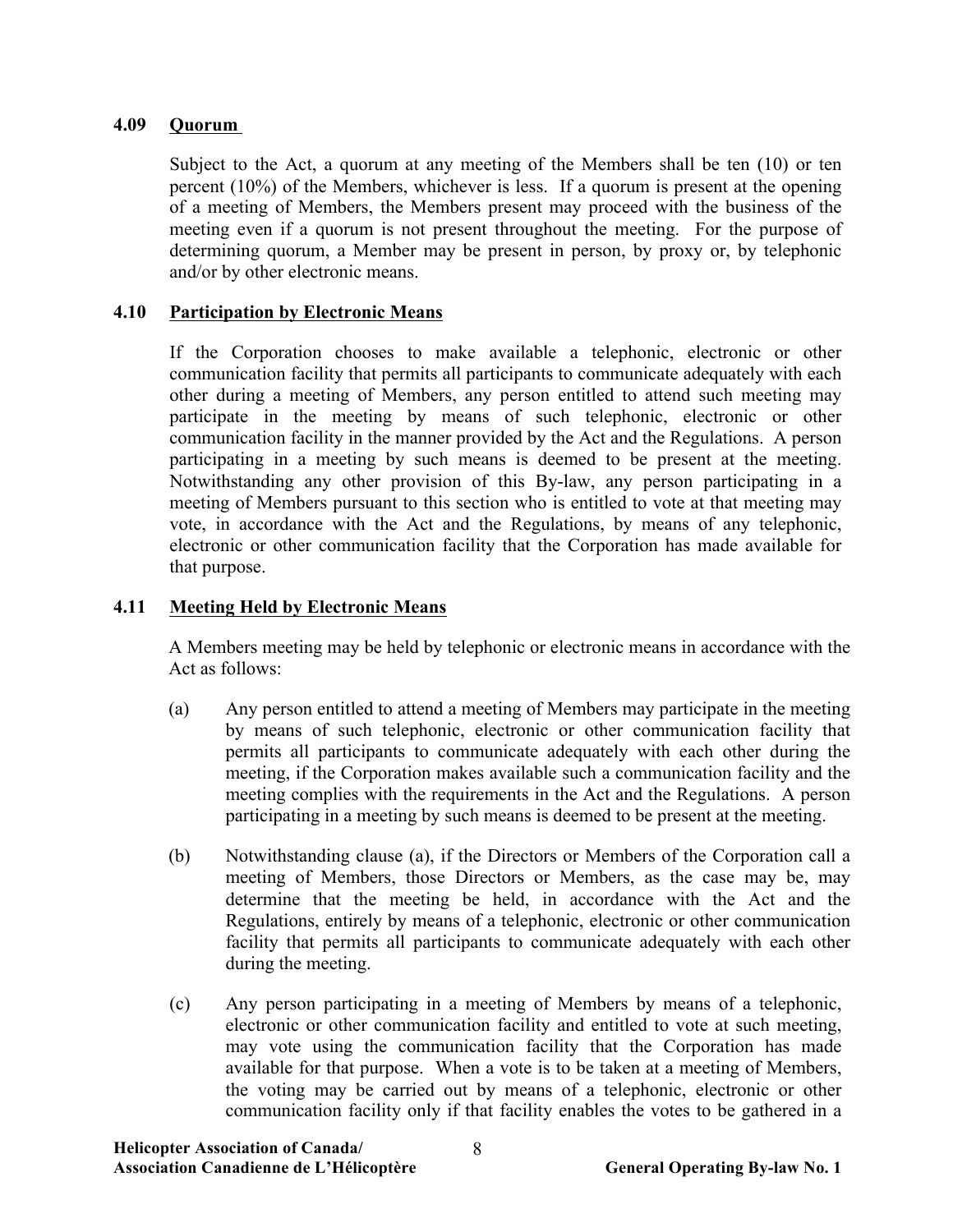manner that permits their subsequent verification; and permits the tallied votes to be presented to the Corporation without it being possible for the Corporation to identify how each Member voted.

## **4.12 Absentee Voting by Proxy**

Every Member entitled to vote at a meeting of Members may appoint a proxyholder, or one or more alternate proxyholders, who need not be Members, to attend and act at the meeting in the manner and to the extent authorized by the proxy and with the authority conferred by it subject to the following:

- (a) a proxy is valid only at the meeting in respect of which it is given or at a continuation of the meeting after an adjournment;
- (b) a Member may revoke a proxy by depositing an instrument in writing executed by the Member in accordance with the Regulations;
- (c) a proxyholder or an alternate proxyholder has the same rights as the Member by whom they were appointed, including the right to speak at a meeting of Members in respect of any matter, to vote by way of ballot at the meeting, to demand a ballot at the meeting and, except where a proxyholder or alternate proxyholder has conflicting instructions from more than one Member, to vote at the meeting by way of a show of hands;
- (d) a proxy shall be in writing, executed by the Member or such Member's attorney and shall conform with the requirements of the Regulations; and
- (e) votes by proxy shall be collected, counted and reported in such manner as the chair of the meeting directs.

## **4.13 Votes to Govern**

At any meetings of the Members, every question shall, unless otherwise provided by the Articles or By-laws or by the Act, be determined by a majority of the votes cast on the question. In case of an equality of votes, the chairperson of the meeting, in addition to an original vote, shall have a second or casting vote.

# **4.14 Proposals at Annual Meetings**

Subject to compliance with section 163 of the Act, a Member entitled to vote at an annual meeting may submit to the Corporation notice of any matter that the Member proposes to raise at the annual meeting (a "Proposal"). Any such Proposal may include nominations for the election of Directors if the Proposal is signed by not less than five per cent (5%) of the Members entitled to vote at the meeting. Subject to the Act, the Corporation shall include the Proposal in the notice of meeting and if so requested by the Member, shall also include a statement by the Member in support of the Proposal and the name and address of the Member. The Member who submitted the Proposal shall pay the cost of including the Proposal and any statement in the notice of meeting at which the Proposal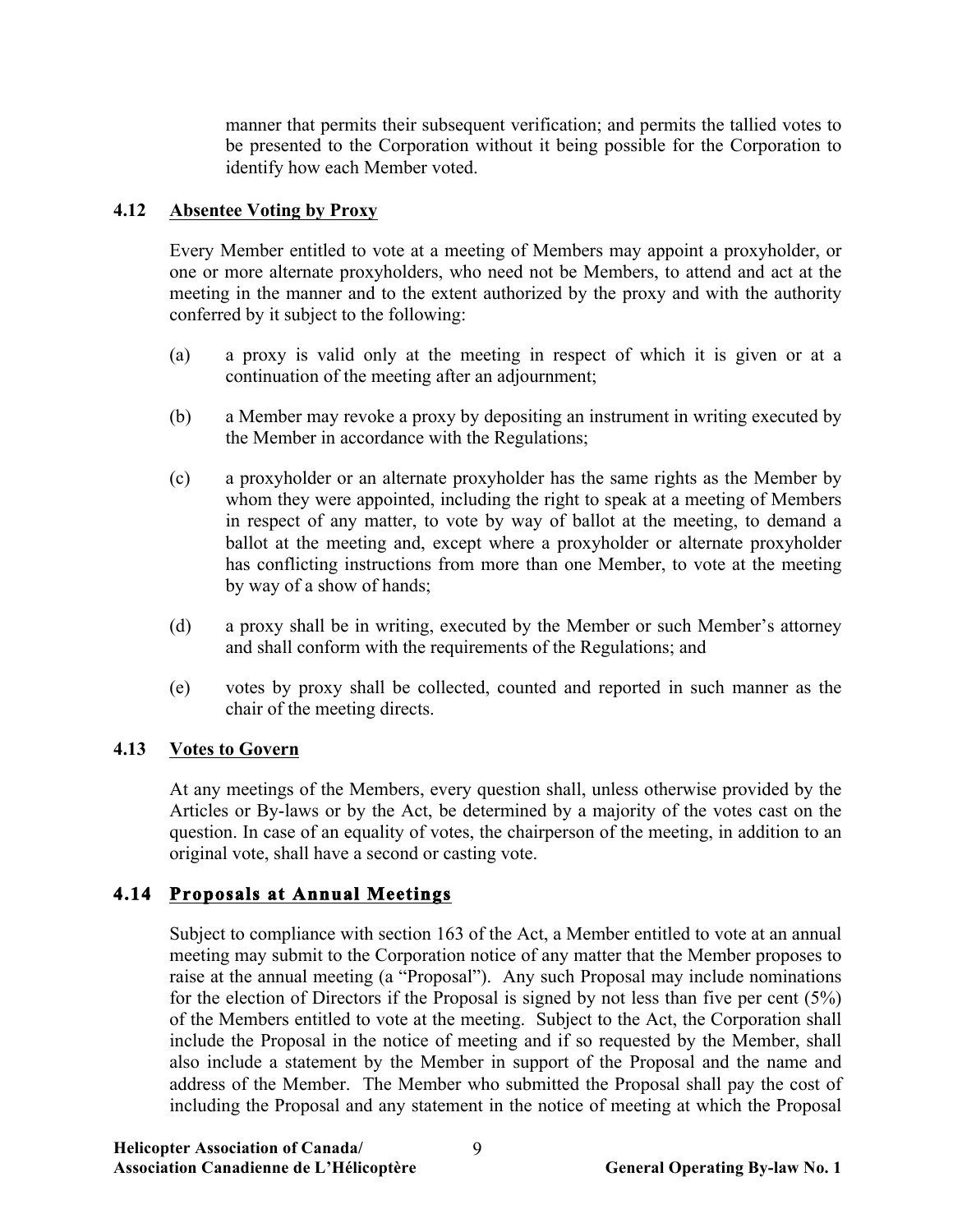is to be presented unless otherwise provided by Ordinary Resolution of the Members present at the meeting.

## **4.15 Resolution in Lieu of Meeting**

A resolution in writing and signed by all the Members entitled to vote on that resolution at a meeting of Members is as valid as if it had been passed at a meeting of the Members, unless a written statement is submitted to the Corporation by a Director or by the public accountant in relation to their resignation, removal or replacement. A copy of every resolution of the Members shall be kept with the minutes of meetings of Members.

## **SECTION V DIRECTORS**

#### **5.01 Powers**

Subject to the Act and the Articles, the Board shall manage or supervise the management of the activities and affairs of the Corporation.

#### **5.02 Number of Directors**

The Board shall consist of a number of Directors between the minimum and maximum number of Directors specified in the Articles. The precise number of Directors on the Board shall be nine (9), unless otherwise determined from time to time by the Members by Ordinary Resolution, or, if the Ordinary Resolution empowers the Directors to determine the number of Directors, by resolution of the Board. At least two (2) of the Directors shall not be Officers or employees of the Corporation or its affiliates.

#### **5.03 Qualifications**

Each Director shall be an individual who is not less than eighteen (18) years of age. No person who has been found by a court in Canada or elsewhere to be mentally incompetent or who has the status of a bankrupt shall be a Director.

## **5.04 Election and Appointment of Directors**

Subject to the Articles, Directors, otherwise not disqualified under the Act, shall be duly elected by the Members at an annual meeting at which an election is required. Every election of Directors shall be carried out with reference to the report of the Nominating Committee and shall be in conformity with the requirements as to Board composition set forth in Section 5.05 below.

## **5.05 Board Composition**

The Board shall be composed of the following: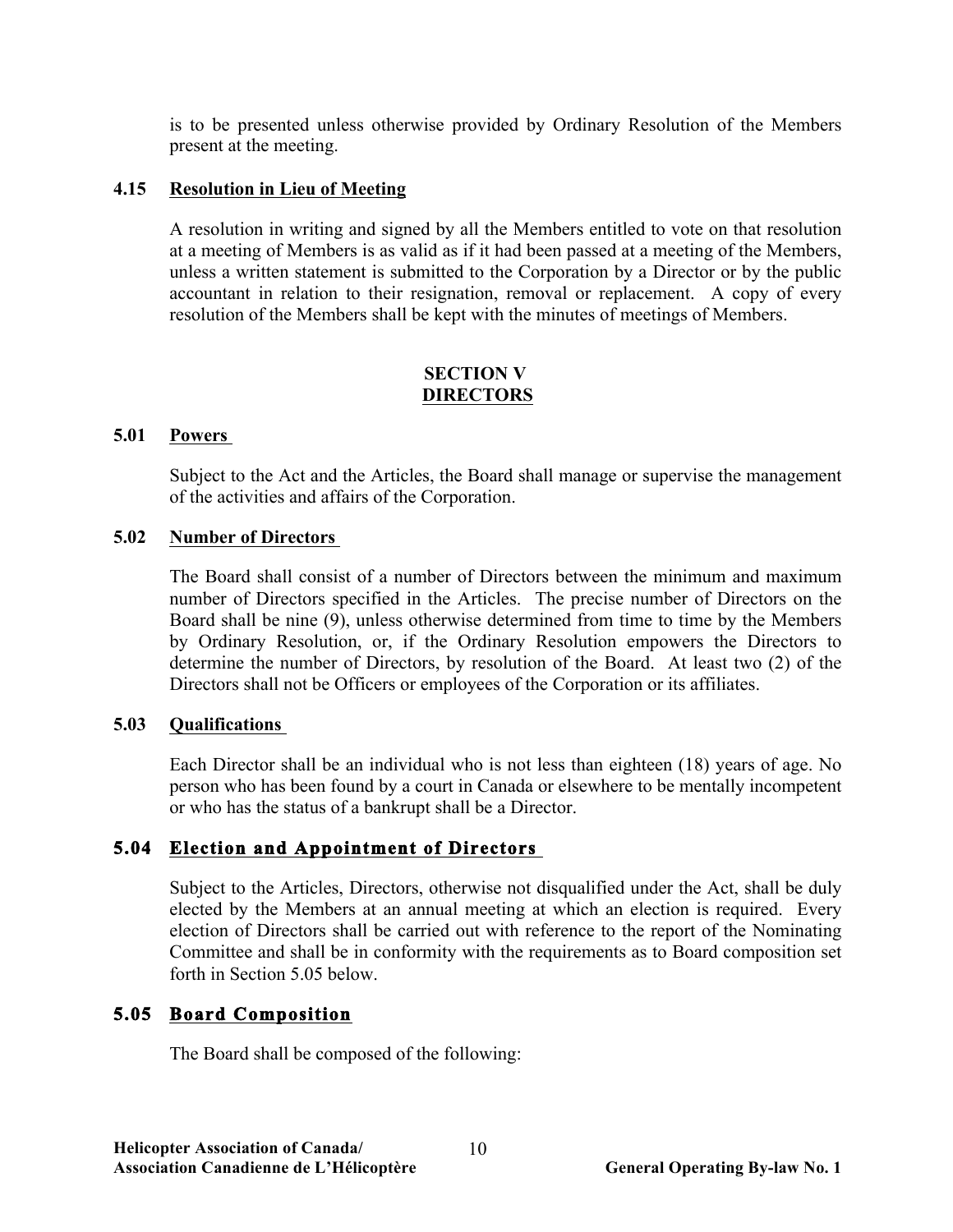- (a) Six (6) Directors who shall be Members or employees of Members, a minimum of two (2) of which must be or represent Members with offices east of the Manitoba/Ontario provincial border;
- (b) Two (2) Directors who shall be Associates or employees of Associates; and
- (c) The Immediate Past Chair, if appointed by the Board pursuant to the Articles; if the Immediate Past Chair is not appointed by the Board or is unable or unwilling to serve, then an additional Director shall be elected from the Members.

## **5.06 Election and Term**

- (a) Subject to the Articles, Directors shall be elected by the Members by Ordinary Resolution at an annual meeting of Members at which an election of Directors is required.
- (b) The terms of office of Directors shall be two (2) years or as determined by Ordinary Resolution of the Members. As much as possible, the Directors shall be elected and shall retire in rotation.
- (c) If Directors are not elected at a meeting of Members, the incumbent Directors shall continue in office until their successors are elected.
- (d) Directors shall serve a maximum of three (3) two (2) year terms, except that a Director who has served as an Officer may serve a maximum of four (4) terms. Directors may re-apply for nomination to the Board after a one (1) year leave of absence from the Board.
- (e) The Board may establish a nominating committee, the details of which shall be set forth in the Operating Policies. In that event, the nominating committee will present a report to the Members for the election of Directors and such report will be prepared in accordance with the requirements of this By-law and the Operating Policies.

## **5.07 Appointment of Directors**

Pursuant to the Articles, following the conclusion of the annual general meeting of Members each year, the Board may appoint Directors (the "appointed Directors") including the Immediate Past Chair, to hold office for a term expiring not later than the close of the next annual meeting of Members. The number of appointed Directors shall not exceed one-third (1/3) of the number of Directors elected by the Members at the previous annual meeting of Members.

## **5.08 Ceasing to Hold Office**

A Director ceases to hold office when the Director dies, resigns, is removed from office by the Members in accordance with section 5.10, or no longer fulfils all of the qualifications to be a Director set out in section 5.03 and 5.05, as determined in the sole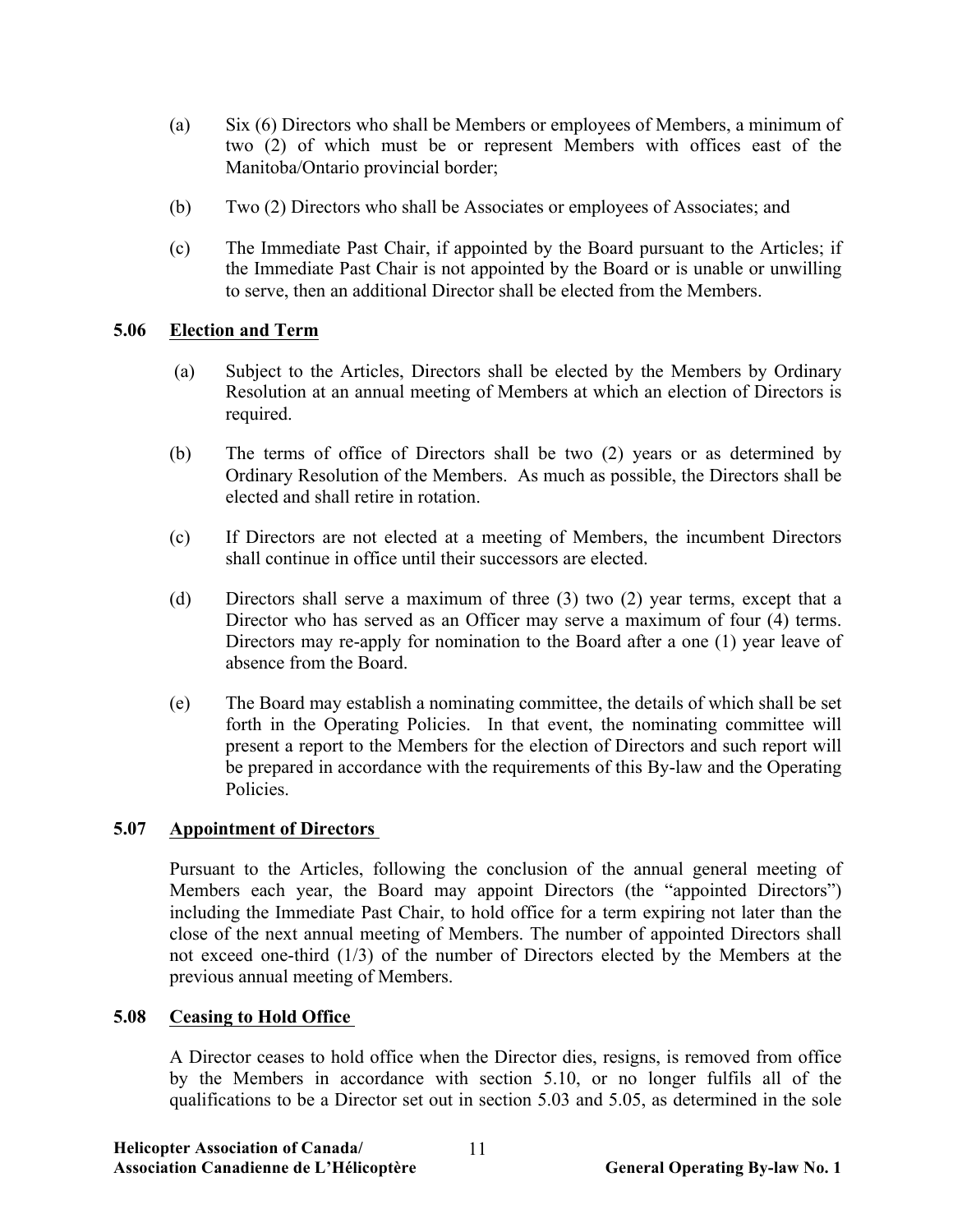discretion of the Board. Where a person is no longer a Director, then such person shall be deemed to have also automatically resigned as an Officer and/or a committee member, as applicable, provided that the Board may in its discretion subsequently re-appoint such individual as an Officer or committee member if the Board deems it appropriate in the circumstances.

## **5.09 Resignation**

A resignation of a Director becomes effective at the time a written resignation is sent to the Corporation or at the time specified in the resignation, whichever is later.

## **5.10 Removal**

The Members may, by Ordinary Resolution, passed at a meeting of Members, remove any Director from office before the expiration of the Director's term and may elect a qualified individual to fill the resulting vacancy for the remainder of the term of the Director so removed, failing which such vacancy may be filled by the Board.

## **5.11 Filling Vacancies**

In accordance with and subject to the Act and the Articles, a quorum of the Board may fill a vacancy in the Board, except a vacancy resulting from an increase in the number or the minimum or maximum number of Directors, or from a failure of the Members to elect the number of Directors required to be elected at any meeting of Members. If there is not a quorum of the Board, or if the vacancy has arisen from a failure of the Members to elect the number of Directors required to be elected at any meeting of Members, the Board shall forthwith call a special meeting of Members to fill the vacancy. If the Board fails to call such meeting or if there are no Directors then in office, any Member may call the meeting. A Director appointed or elected to fill a vacancy holds office for the unexpired term of their predecessor.

## **5.12 Delegation**

Subject to the Act, the Board may appoint from their number a managing director or a committee of Directors (which may be referred to as an executive committee) and delegate to the managing director or committee any of the powers of the Board, except those which may not be delegated by the Board pursuant to subsection 138(2) of the Act. Unless otherwise determined by the Board, such a committee shall have the power to fix its quorum at not less than a majority of its Members, to elect its chair and to otherwise regulate its procedure.

## **5.13 Conflict of Interest**

Every Director and Officer shall disclose to the Corporation the nature and extent of any interest that the Director or Officer has in a material contract or material transaction, whether made or proposed, with the Corporation, in accordance with the Corporation's Code of Conduct and Conflict of Interest Policy and in accordance with the manner and timing provided in section 141 of the Act.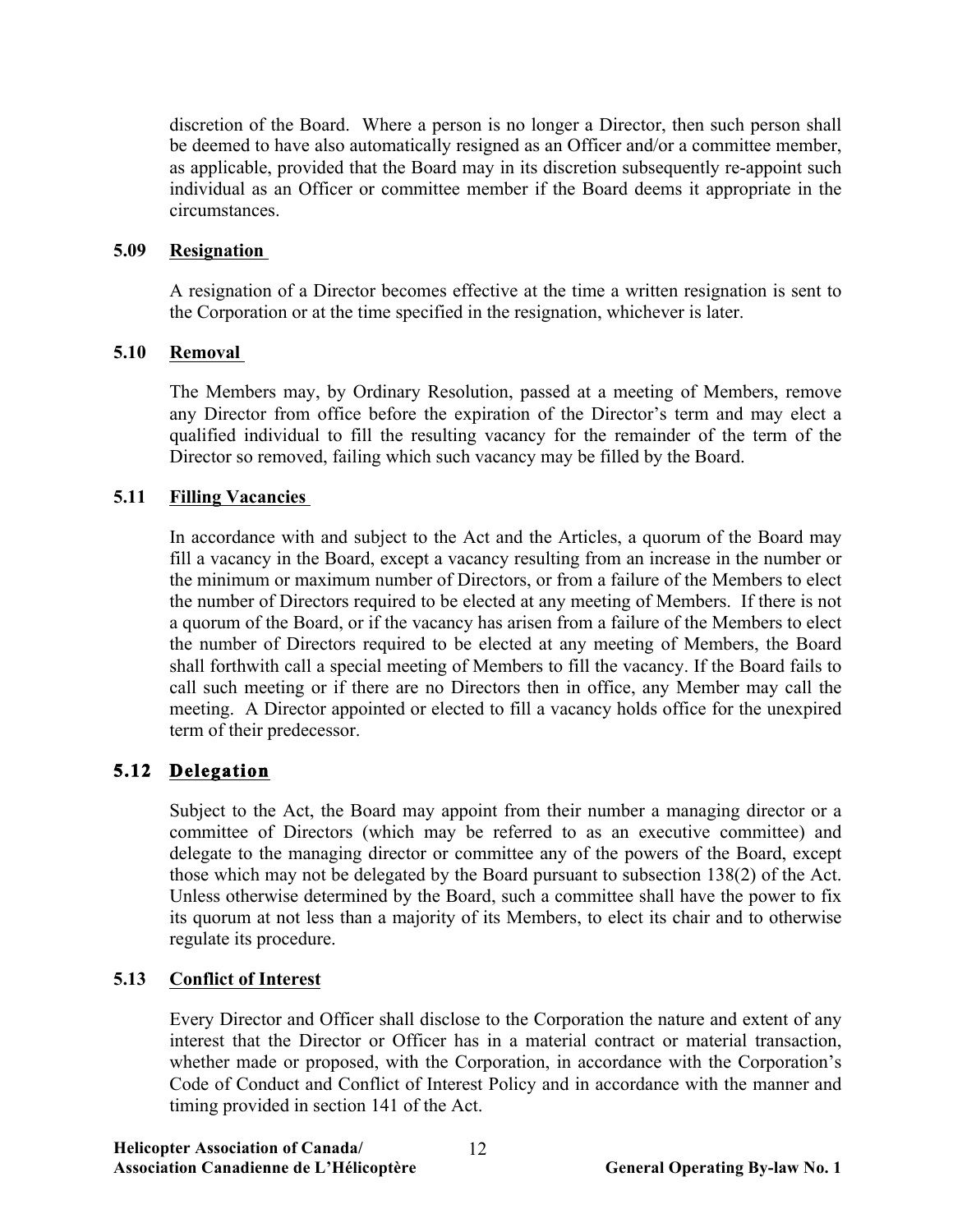# **5.14 Confidentiality**

Every Director, Officer, committee member, employee and volunteer, shall respect the confidentiality of matters brought before the Board or before any committee of the Board. Employees and volunteers shall also keep confidential matters that come to their attention as part of their employment or volunteer activities.

## **5.15 Indemnification**

The Corporation shall provide present or former Directors or Officers with the indemnification described in section 151 of the Act.

## **SECTION VI MEETINGS OF DIRECTORS**

## **6.01 Calling of Meetings**

Meetings of the Board may be called by the Chair of the Board, the Vice-Chair of the Board or any two (2) Directors at any time.

## **6.02 Place of Meetings**

Meetings of the Board may be held at the head office of the Corporation or at any other place within or outside of Canada, as the Board may determine.

#### **6.03 Notice of Meeting**

Notice of the time and place for the holding of a meeting of the Board shall be given in the manner provided in section 9.01 of this By-law to every Director of the Corporation not less than 48 hours before the time when the meeting is to be held. Notice of a meeting shall not be necessary if all of the Directors are present, and none objects to the holding of the meeting, or if those absent have waived notice of or have otherwise signified their consent to the holding of such meeting. Notice of an adjourned meeting is not required if the time and place of the adjourned meeting is announced at the original meeting. Unless the By-law otherwise provides, no notice of meeting need specify the purpose or the business to be transacted at the meeting except that a notice of meeting of Directors shall specify any matter referred to in subsection 138(2) of the Act that is to be dealt with at the meeting.

#### **6.04 Regular Meetings**

The Board may appoint a day or days in any month or months for regular meetings of the Board at a place and hour to be named. A copy of any resolution of the Board fixing the place and time of such regular meetings of the Board shall be sent to each Director forthwith after being passed, but no other notice shall be required for any such regular meeting except if notice is required to be given because a matter referred to in subsection 138(2) is to be dealt with at the meetings.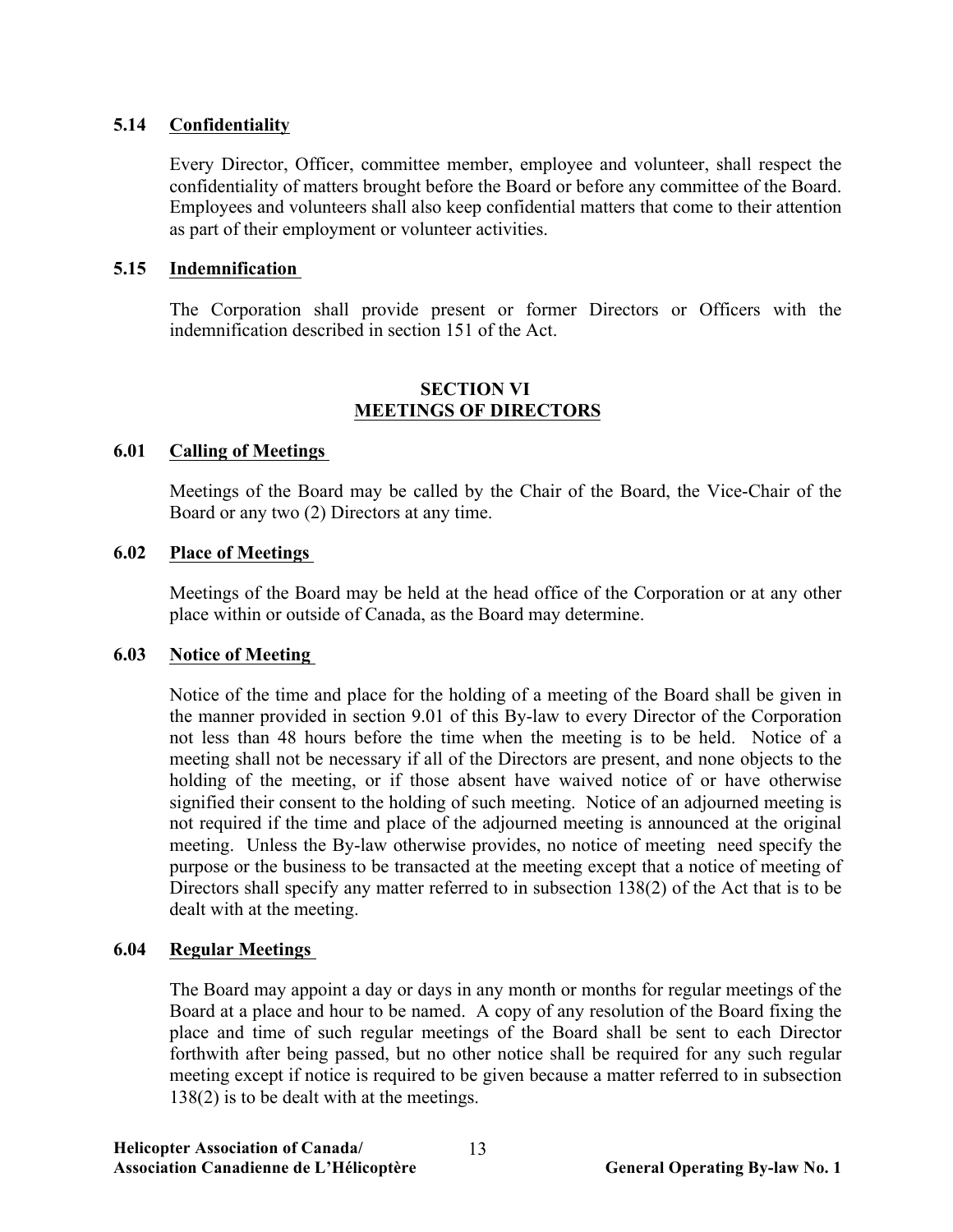## **6.05 Participation at Meeting by Telephone or Electronic Means**

If all of the Directors consent, a Director may, in accordance with the Regulations, participate in a Board meeting, by means of a telephonic, electronic or other communications facility that permits all participants to communicate adequately with each other during the meeting. A Director participating in the meeting by such means shall be deemed for the purposes of the Act to have been present at that meeting. A consent pursuant to this section may be given before or after the meeting to which it relates and may be given with respect to all meetings of the Board and committees of the Board.

## **6.06 Quorum**

Four (4) Directors constitutes a quorum at any meeting of the Board, provided that if the number of Directors is less than eight (8), a quorum shall be a majority of the number of Directors. For the purpose of determining quorum, a Director may be present in person, or, if authorized under this By-law, by teleconference and/or by other electronic means.

## **6.07 Votes to Govern**

Each Director may exercise one (1) vote. At all meetings of the Board, every question shall be decided by a majority of the votes cast on the question. In case of an equality of votes, the chairperson of the meeting in addition to an original vote shall have a second or casting vote.

#### **6.08 Resolutions in Writing**

A resolution in writing, signed by all the Directors entitled to vote on that resolution at a Board meeting, shall be as valid as if it had been passed at a Board meeting. A copy of every such resolution in writing shall be kept with the minutes of the proceedings of the Board or Committee of Directors.

#### **SECTION VII COMMITTEES**

## **7.01 Nominating Committee**

The Board of Directors will appoint a Nominating Committee annually or as often as may be required. The Nominating Committee will be comprised of a minimum of three (3) committee members that are Members of the Corporation. The primary task of the Nominating Committee shall be to recruit and secure strong balanced leadership for the Corporation. In particular, the duties of the Nominating Committee will be as follows:

(a) solicit from the Members of the Corporation and other individuals a slate of one or more candidates for each Director's office which will be vacant and for which an election is to be held at the annual meeting; and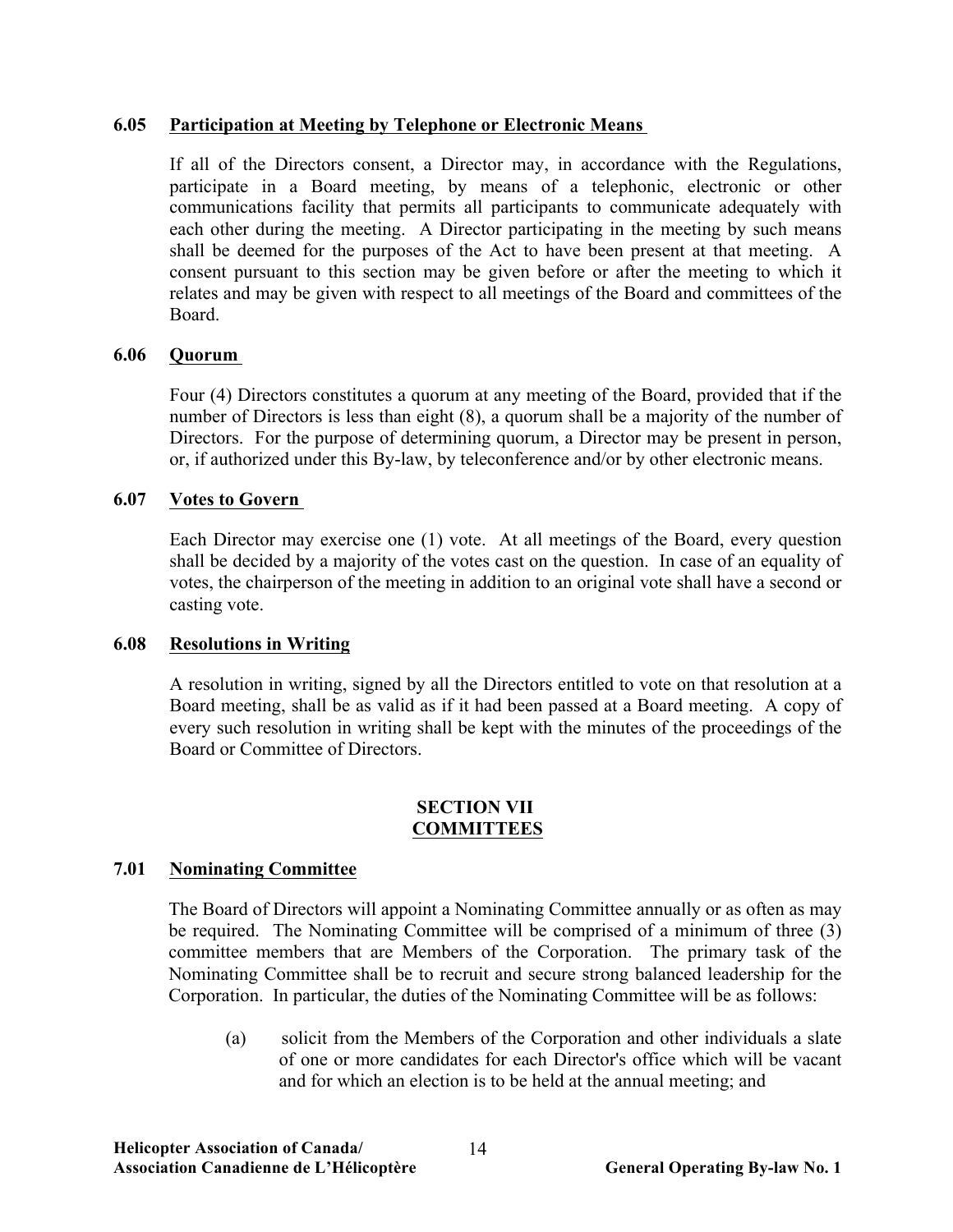(b) provide a report to the Board, along with any required information, no later than sixty (60) days before the annual general meeting and to participate in presentation of the report at the annual general meeting in each year.

## **7.02 Other Committees**

The Board may from time to time appoint any committee or other advisory body, as it deems necessary or appropriate for such purposes and, subject to the Act, with such powers as the Board shall see fit. Any committee member may be removed by the Board. Unless otherwise determined by the Board, a committee shall have the power to fix its quorum at not less than a majority of its members, to elect its chairperson and to otherwise regulate its procedure.

#### **SECTION VIII OFFICERS**

## **8.01 Appointment**

The Board may designate the offices of the Corporation, appoint Officers, specify their duties and, subject to the Act, delegate to such Officers the power to manage the affairs of the Corporation. A Director may be appointed to any office of the Corporation. An Officer may, but need not be, a Director unless this By-law otherwise provides. Two or more offices may be held by the same person.

#### **8.02 Description of Offices**

Unless otherwise specified by the Board (which may, subject to the Act, modify, restrict or supplement such duties and powers), the offices of the Corporation, if designated and if Officers are appointed thereto, shall have the following duties and powers associated therewith, as well as such other duties and powers as the Board may specify from time to time:

- (a) **Chair of the Board** The Chair of the Board shall be a Director. The Chair of the Board shall, when present, preside at all meetings of the Board and of the Members.
- (b) **Vice-Chair of the Board** The Vice-Chair of the Board, if one is to be appointed, shall be a Director. If the Chair of the Board is absent or is unable or refuses to act, the Vice-Chair of the Board, if any, shall, when present, preside at all meetings of the Board and of the Members.
- (c) **Secretary** If appointed, the Secretary shall attend and be the Secretary of all meetings of the Board, Members and committees of the Board. The Secretary shall enter or cause to be entered in the Corporation's minute book, minutes of all proceedings at such meetings; the Secretary shall give, or cause to be given, as and when instructed, notices to Members, Directors, the public accountant and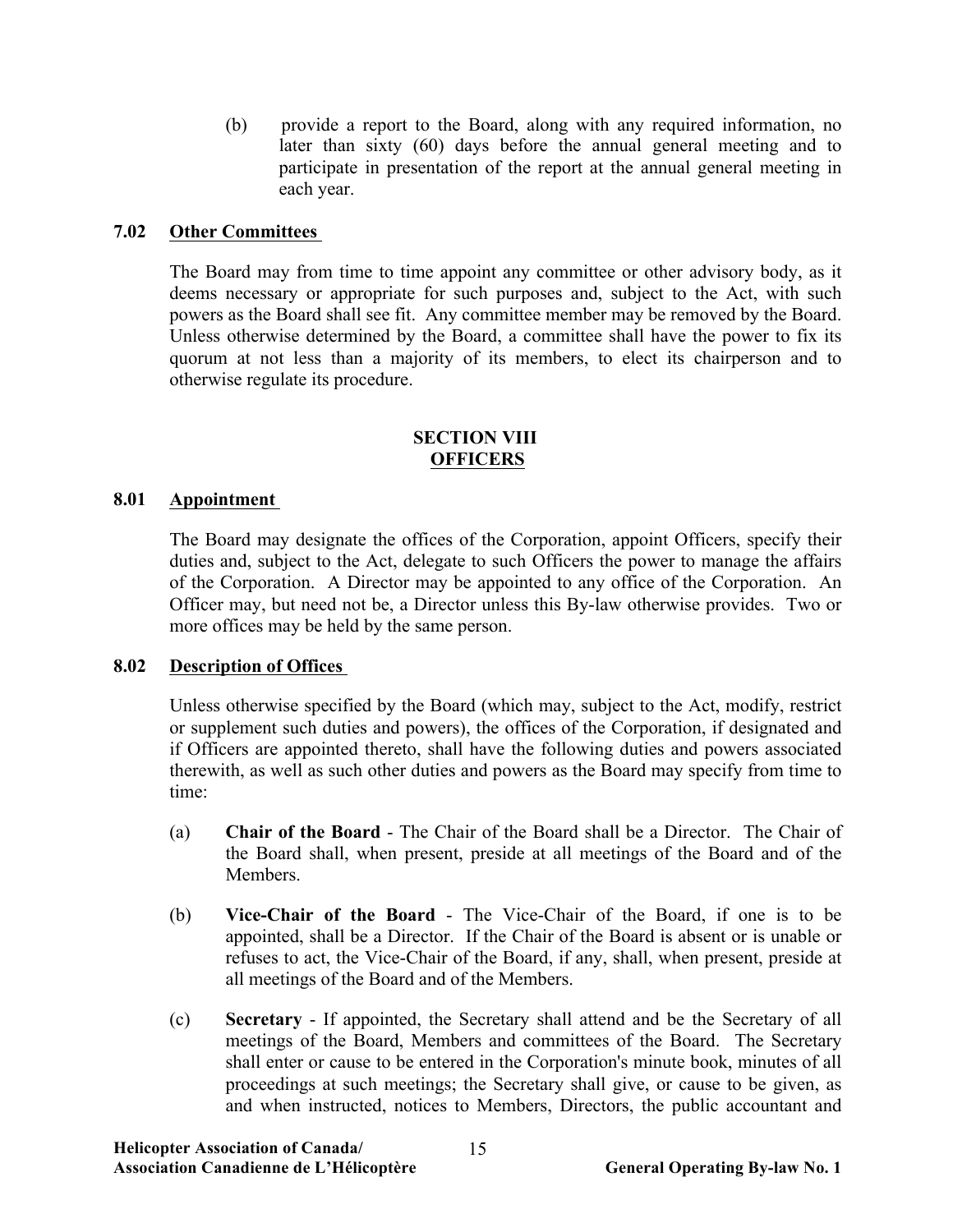members of committees; the Secretary shall be the custodian of all books, papers, records, documents and other instruments belonging to the Corporation.

- (d) **Treasurer** The Treasurer shall be responsible for the maintenance of proper accounting records in compliance with the Act as well as the deposit of money, the safekeeping of securities and the disbursement of funds of the Corporation; whenever required, the Treasurer shall render to the Board an account of all such person's transactions as Treasurer and of the financial position of the Corporation.
- (e) **President and Chief Executive Officer** The President and Chief Executive Officer, if one is to be appointed, shall, subject to the authority of the Board, be responsible for the direct and actual supervision and charge over the day-to-day operations of the Corporation. The President and Chief Executive Officer shall be entitled to receive notice of and attend meetings of the Board, unless specifically excluded by a Resolution of the Board.

The duties of all other Officers of the Corporation shall be such as the terms of their engagement call for or the Board or the Chairperson requires of them. The Board may from time to time and subject to the Act, vary, add to or limit the powers and duties of any Officer.

## **8.03 Term of Office**

Officers shall hold their position for a period of two (2) years, or, in those cases where an Officer is appointed by the Board to fill a vacancy during the year, until the first meeting of the Board immediately following the annual general meeting.

#### **8.04 Vacancy in Office**

In the absence of a written agreement to the contrary, the Board may remove, whether for cause or without cause, any Officer of the Corporation. Unless so removed, an Officer shall hold office until the earlier of:

- (a) the Officer's successor being appointed;
- (b) the Officer's resignation;
- (c) such Officer ceasing to be a Director (if a necessary qualification of this appointment); or
- (d) such Officer's death.

If the office of any Officer of the Corporation shall be or become vacant, the Board may appoint a person to fill such vacancy.

# **SECTION IX NOTICES**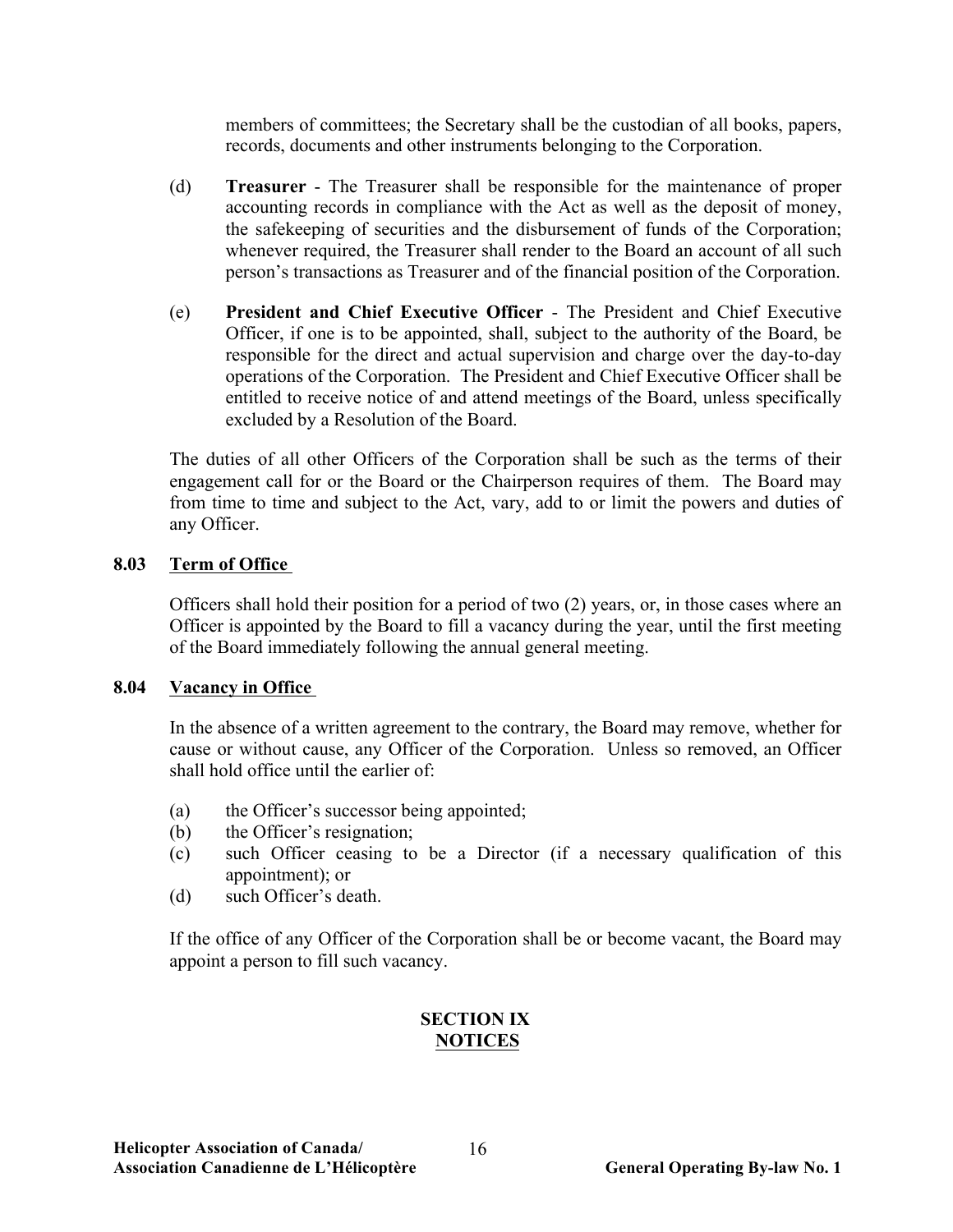## **9.01 Method of Giving Notices**

Subject to sections 4.05 and 6.03, any notice to be given (which term includes sent, delivered or served) pursuant to the Act, the Articles, the By-laws or otherwise to a Member, Director, Officer, member of a committee of the Board, or the public accountant shall be sufficiently given:

- (a) if delivered personally to the person to whom it is to be given or if delivered to such person's address as shown in the records of the Corporation or in the case of notice to a Director to the latest address as shown in the last notice that was filed by the Corporation in accordance with the Act and received by Corporations Canada; or
- (b) if mailed to such person at such person's recorded address by prepaid ordinary or air mail; or
- (c) if sent to such person by telephonic, electronic or other communication facility at such person's recorded address for that purpose; or
- (d) if provided in the form of an electronic document in accordance with the Act.

A notice so delivered shall be deemed to have been given when it is delivered personally or to the recorded address as aforesaid; a notice so mailed shall be deemed to have been given when deposited in a post office or public letter box; and a notice so sent by any means of transmitted or recorded communication shall be deemed to have been given when dispatched or delivered to the appropriate communication company or agency or its representative for dispatch. The Secretary may change or cause to be changed the recorded address of any Member, Director, Officer, public accountant, or member of a committee of the Board in accordance with any information believed by the Secretary to be reliable. The declaration by the Secretary that notice has been given pursuant to this By-law shall be sufficient and conclusive evidence of the giving of such notice. The signature of any Director or Officer of the Corporation to any notice or other document to be given by the Corporation may be written, stamped, type-written or printed or partly written, stamped, type-written or printed.

## **9.02 Computation of Time**

Where a given number of days' notice or notice extending over a period is required to be given under the By-laws, the day of service, posting or other delivery of the notice shall not, unless it is otherwise provided, be counted in such number of days or other period.

## **9.03 Undelivered Notices**

If any notice given to a Member is returned on two consecutive occasions because such Member cannot be found, the Corporation shall not be required to give any further notices to such Member until such Member informs the Corporation in writing of his or her new address.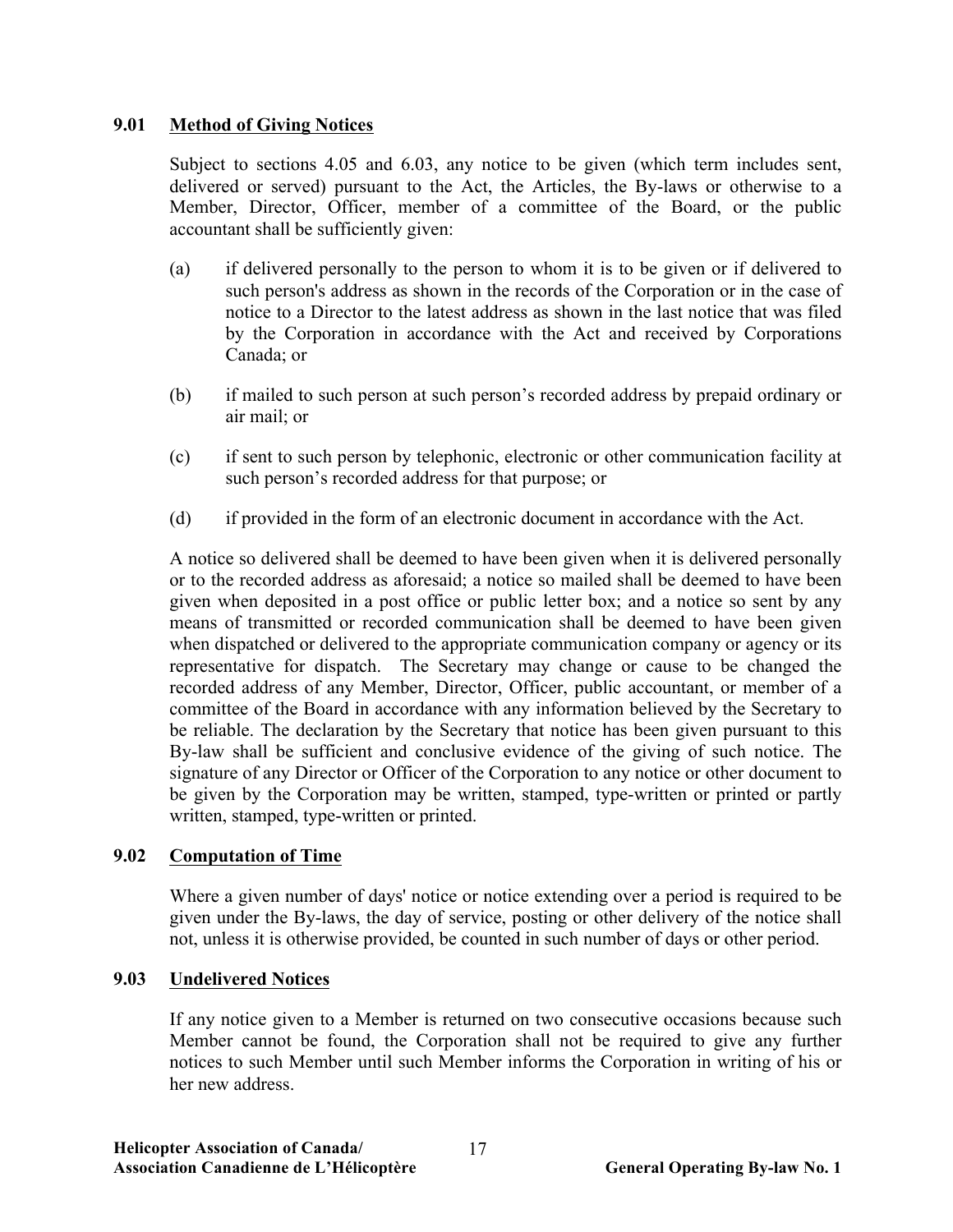#### **9.04 Omissions and Errors**

The accidental omission to give any notice to any Member, Director, Officer, member of a committee of the Board or public accountant, or the non-receipt of any notice by any such person where the Corporation has provided notice in accordance with the By-law or any error in any notice not affecting its substance shall not invalidate any action taken at any meeting to which the notice pertained or otherwise founded on such notice.

## **9.05 Waiver of Notice**

Any Member, proxyholder, Director, Officer, member of a committee of the Board or public accountant may waive or abridge the time for any notice required to be given to such person, and such waiver or abridgement, whether given before or after the meeting or other event of which notice is required to be given shall cure any default in the giving or in the time of such notice, as the case may be. Any such waiver or abridgement shall be in writing except a waiver of notice of a meeting of Members or of the Board or of a committee of the Board, which may be given in any manner.

#### **SECTION X AMENDMENTS**

#### **10.01 Amendment of Articles**

The Articles of the Corporation may only be amended if the amendment is sanctioned by a Special Resolution of the Members. Any amendment to the Articles is effective on the date shown in the certificate of amendment.

#### **10.02 By-law Confirmation**

In accordance with the Articles and subject to the Act, any By-law, amendment or repeal of a By-law shall require confirmation by Special Resolution of the Members.

#### **10.03 Effective Date of Board Initiated By-law, Amendment or Repeal**

Subject to the Act, the Board may by resolution, make, amend or repeal any By-laws that regulate the activities or affairs of the Corporation. Any such By-law, amendment or repeal shall be effective from the date of the Special Resolution of the Members approving such By-law, amendment or repeal. A Board resolution is not required to make, amend or repeal any By-law which is made pursuant to subsection 197 (1) of the Act.